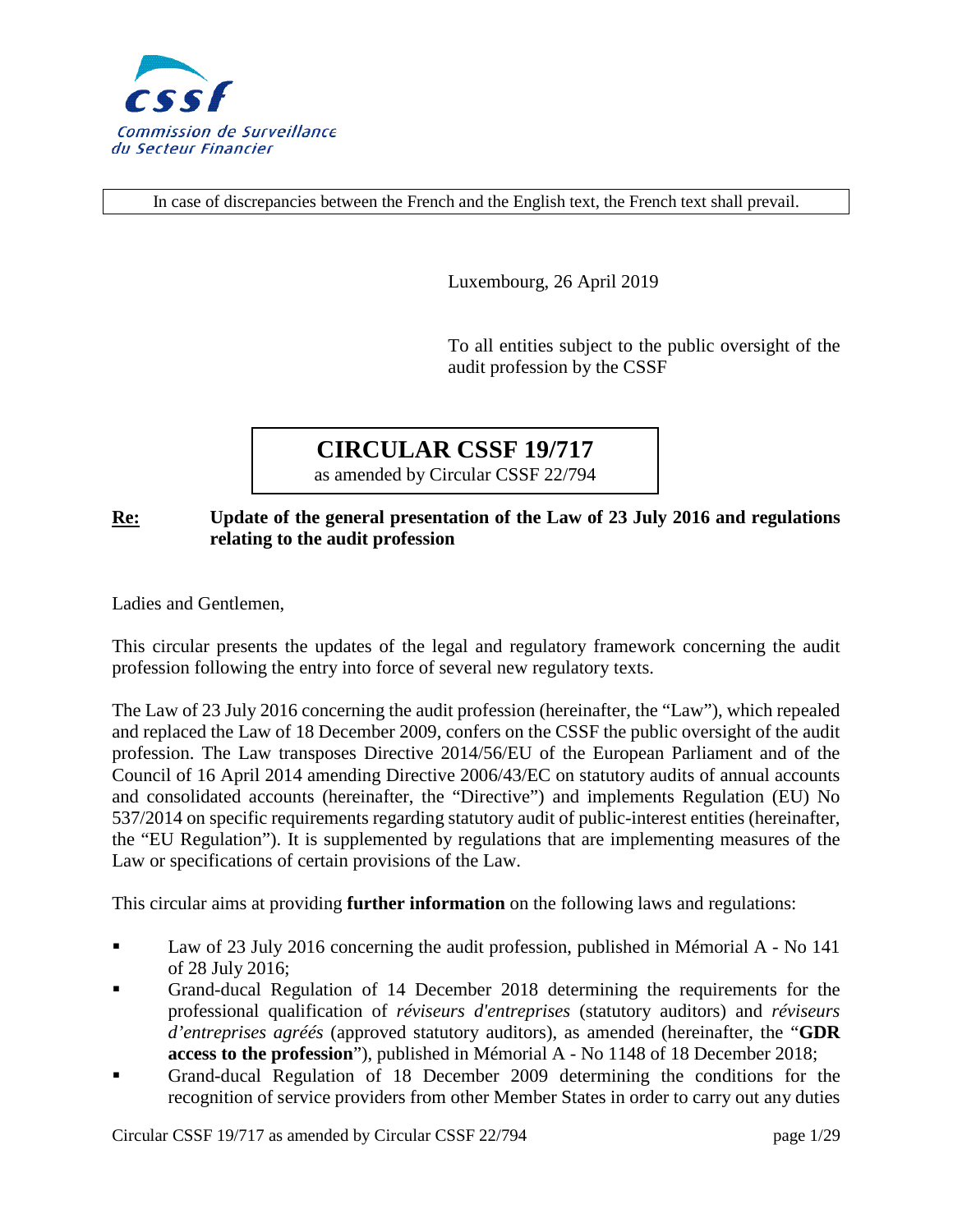exclusively entrusted to *réviseurs d'entreprises* (statutory auditors) by way of free provision of services, as amended (hereinafter, the "**GDR LPS**");

- CSSF Regulation No 16-10 organising continuing education of *réviseurs d'entreprises* (statutory auditors) and *réviseurs d'entreprises agréés* (approved statutory auditors) pursuant to Article 10 of the Law (hereinafter, the "**RCSSF continuing education**");
- CSSF Regulation No 19-03 relating to the establishment of a consultative commission for the access to the audit profession (hereinafter, the "**RCSSF consultative commission**");
- CSSF Regulation No 19-02 relating to 1) the adoption of audit standards in the field of statutory audit under the Law, 2) the adoption of standards on professional ethics and internal quality control under the Law (hereinafter, the "**RCSSF standards**");
- CSSF Regulation No 19-04 relating to 1) the establishment of a list of Master's degrees or diplomas corresponding to equivalent training which satisfy the requirements referred to in Article 2(1) and (2) of the GDR access to the profession, 2) the establishment of a list of approvals referred to in Article 1, Section D of the GDR access to the profession (hereinafter, the "**RCSSF list of diplomas and approvals**");
- CSSF Regulation No 16-13 relating to the reporting of infringements of the Law of 23 July 2016 concerning the audit profession and Regulation (EU) No 537/2014 on specific requirements regarding statutory audit of public-interest entities (hereinafter, the "**RCSSF whistleblowing**");
- CSSF Regulation No 16-07 relating to out-of-court complaint resolution (hereinafter, the "**RCSSF complaints**").

This circular repeals and replaces Circular CSSF 17/662 of 27 July 2017, effective as from 26 April 2019.

It includes in particular

- the main amendments introduced by the GDR access to the profession as regards the candidates for the training and the trainees:
	- o The conditions of the theoretical qualification have been adapted to reflect the evolution of the complementary training certificate and to avoid any redundancy with the structure of the Master's degree or equivalent education;
	- o The reintroduction of mandatory attendance at the complementary training certificate courses;
	- o The introduction of a modular formula for the examination of professional competence allowing candidates to take the written and oral tests in the order of their choice.
- the amendments to be made to the Luxembourg complements to the parts "Application and Other Explanatory Material" and "Appendix" of the auditing standards for statutory audit following the entry into force of the RCSSF standards of 2019.

The whole documentation relating to the information mentioned in this circular is available on the CSSF website: [https://www.cssf.lu/en/public-oversight-of-the-audit-profession/.](https://www.cssf.lu/en/public-oversight-of-the-audit-profession/)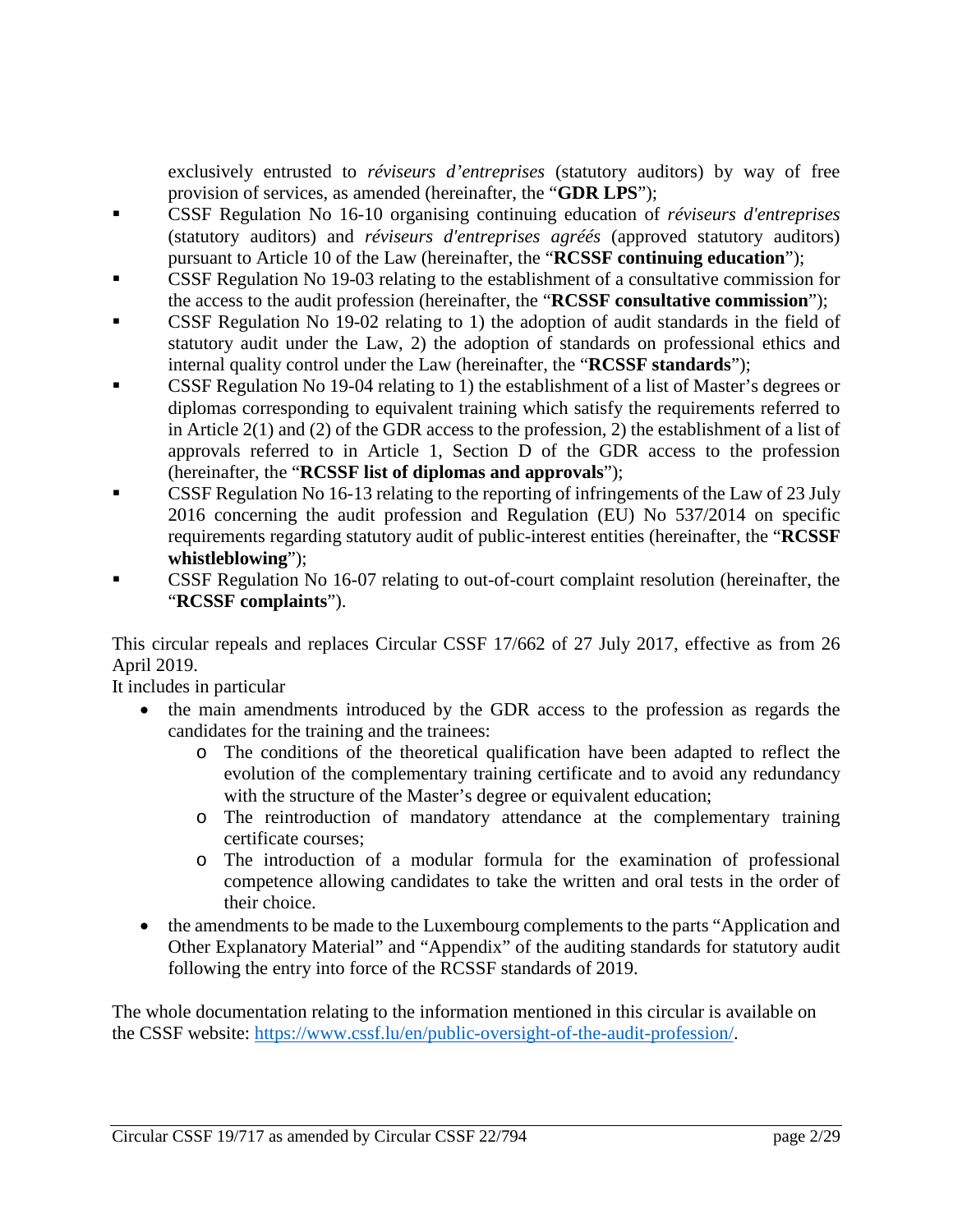# **Table of contents**

| 1.    |                                                                                            |  |
|-------|--------------------------------------------------------------------------------------------|--|
| 1.1.  |                                                                                            |  |
| 1.2.  |                                                                                            |  |
| 1.3.  |                                                                                            |  |
| 1.4.  |                                                                                            |  |
| 1.5.  | Record-keeping of failures to comply with the Law or the EU Regulation (Article 25(3)  6   |  |
| 1.6.  |                                                                                            |  |
| 1.7.  |                                                                                            |  |
| 1.8.  |                                                                                            |  |
| 1.9.  |                                                                                            |  |
| 1.10. |                                                                                            |  |
| 2.    |                                                                                            |  |
| 2.1.  |                                                                                            |  |
| 2.2.  |                                                                                            |  |
| 2.3.  |                                                                                            |  |
| 2.4.  |                                                                                            |  |
| 2.5.  | Access to the profession in Luxembourg for auditors of other Member States and third       |  |
| 3.    | Procedure to obtain the title Réviseur d'entreprises or Cabinet de révision and approval   |  |
| 3.1.  |                                                                                            |  |
| 3.2.  |                                                                                            |  |
| 3.3.  |                                                                                            |  |
| 4.    |                                                                                            |  |
| 5.    | Registration of audit firms (Article 6 of the Law) and of third-country auditors and audit |  |
| 6.    |                                                                                            |  |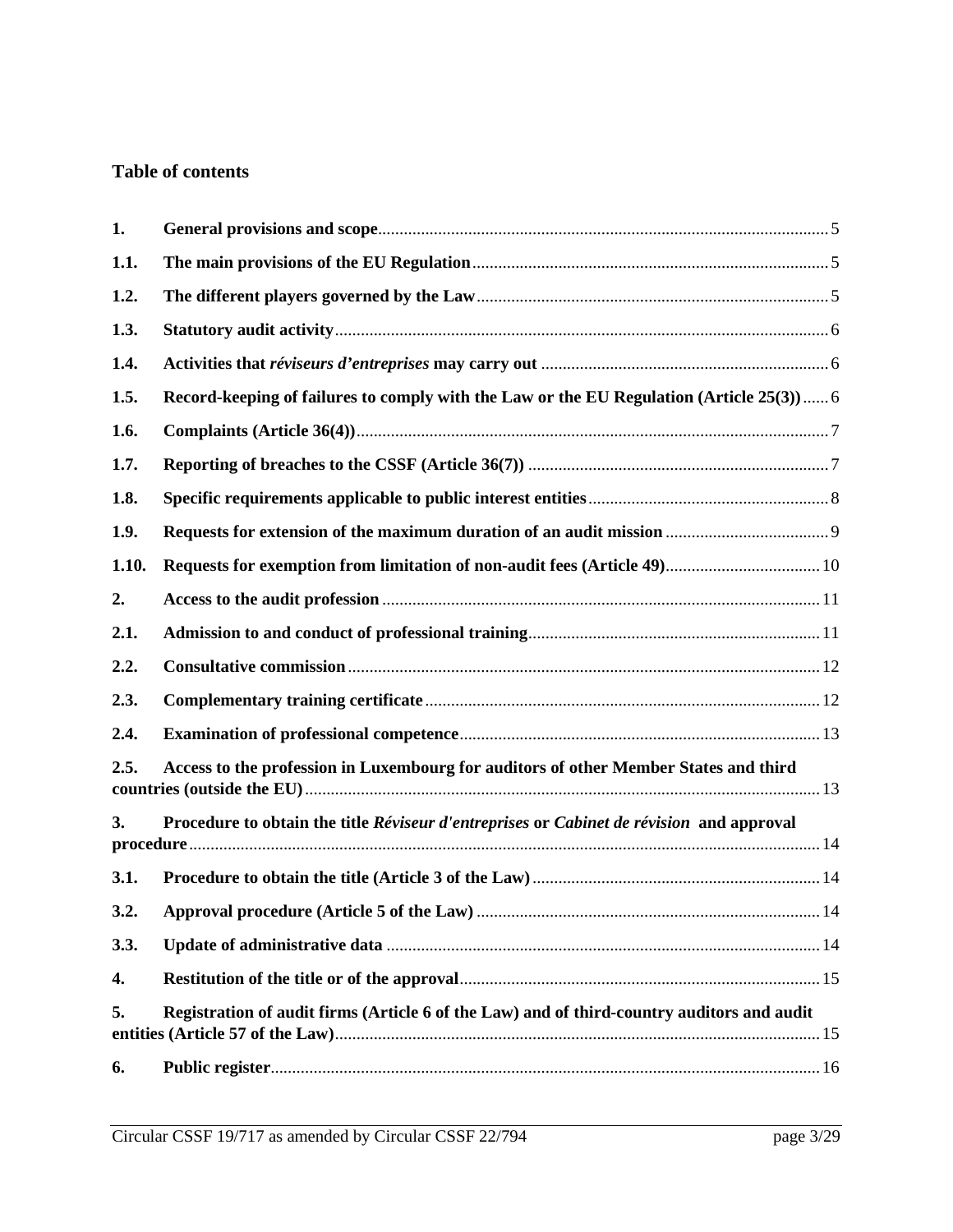| 7. Continuing education of réviseurs d'entreprises and réviseurs d'entreprises agréés (Article 10 |  |
|---------------------------------------------------------------------------------------------------|--|
|                                                                                                   |  |
| 8. Audit standards and other standards (Article 33 and Article 36(3), letter (b)                  |  |
|                                                                                                   |  |
|                                                                                                   |  |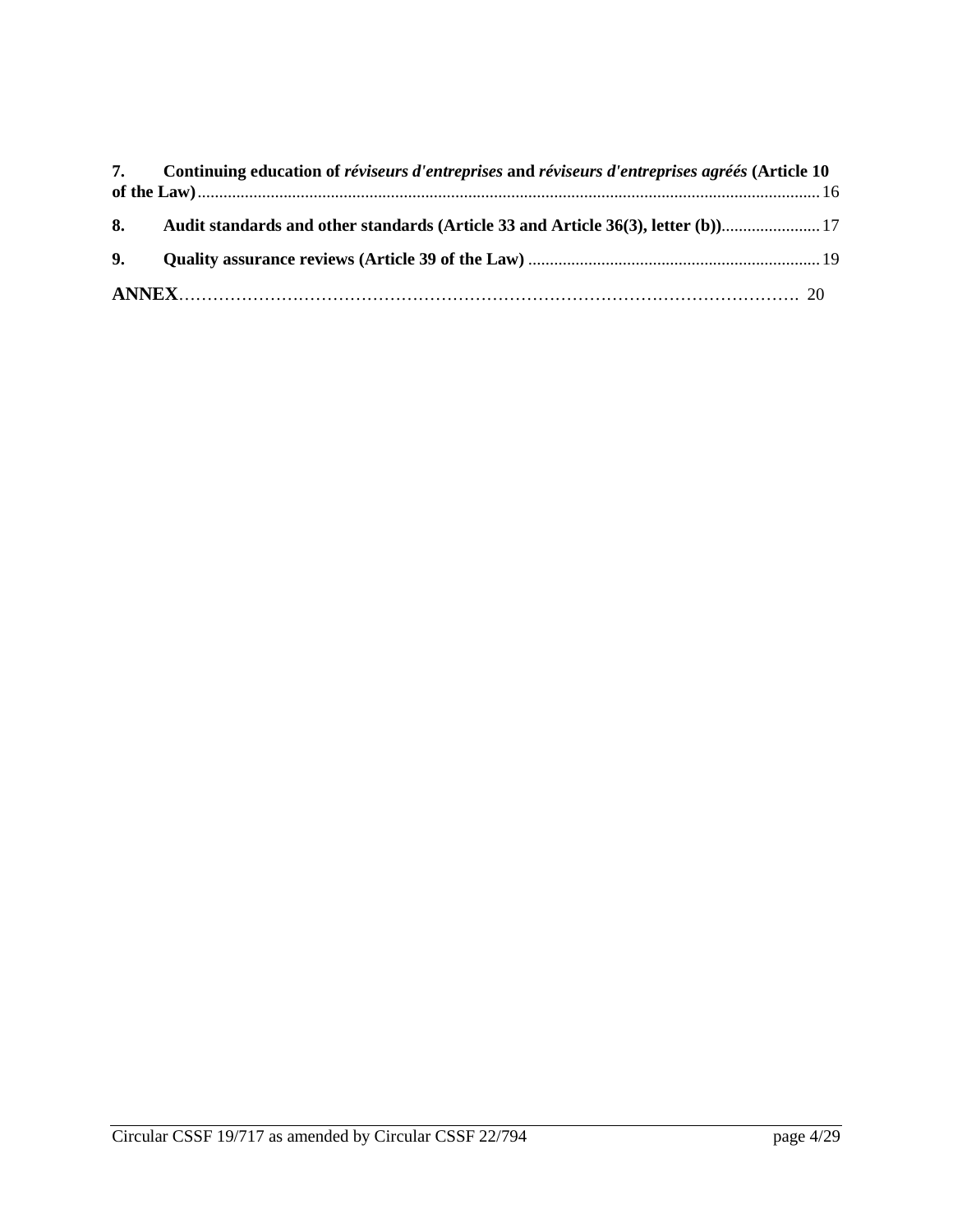#### <span id="page-4-0"></span>**1. General provisions and scope**

#### <span id="page-4-1"></span>**1.1. The main provisions of the EU Regulation**

The main provisions of the EU Regulation applicable to public-interest entities concern:

- mandatory rotation of audit firms;
- limitation in the provision of non-audit services;
- extended audit report;
- additional report to the audit committee;
- creation of the Committee of European Auditing Oversight Bodies (hereinafter, the "CEAOB").

#### <span id="page-4-2"></span>**1.2. The different players governed by the Law**

- "*réviseur d'entreprises*" (statutory auditor) (point (33) of Article 1) and "*réviseur d'entreprises agréé*" (approved statutory auditor) (point (34) of Article 1) mean the natural persons established in Luxembourg and members of the IRE;
- "**statutory auditor**" (point (9) of Article 1) means a natural person approved by the competent authorities of another EU Member State;
- "**third-country auditor**" (point (7) of Article 1) means a natural person who is not a statutory auditor in an EU Member State;
- "**key audit partner**" (point (1) of Article 1) means the person responsible for the audit engagement, the law specifying that only a *réviseur d'entreprises agréé* may sign an audit report (including where an audit engagement is carried out by an audit firm);
- "*cabinet de révision*" (audit firm) (point (4) of Article 1) and "*cabinet de révision agréé*" (approved audit firm) (point (5) of Article 1) mean the legal persons established in Luxembourg and members of the IRE;
- "**audit firm**" (point (3) of Article 1) means a legal person approved by the competent authorities of another EU Member State;
- "**third-country audit entity**" (point (19) of Article 1) means a legal person that is not an audit firm in an EU Member State.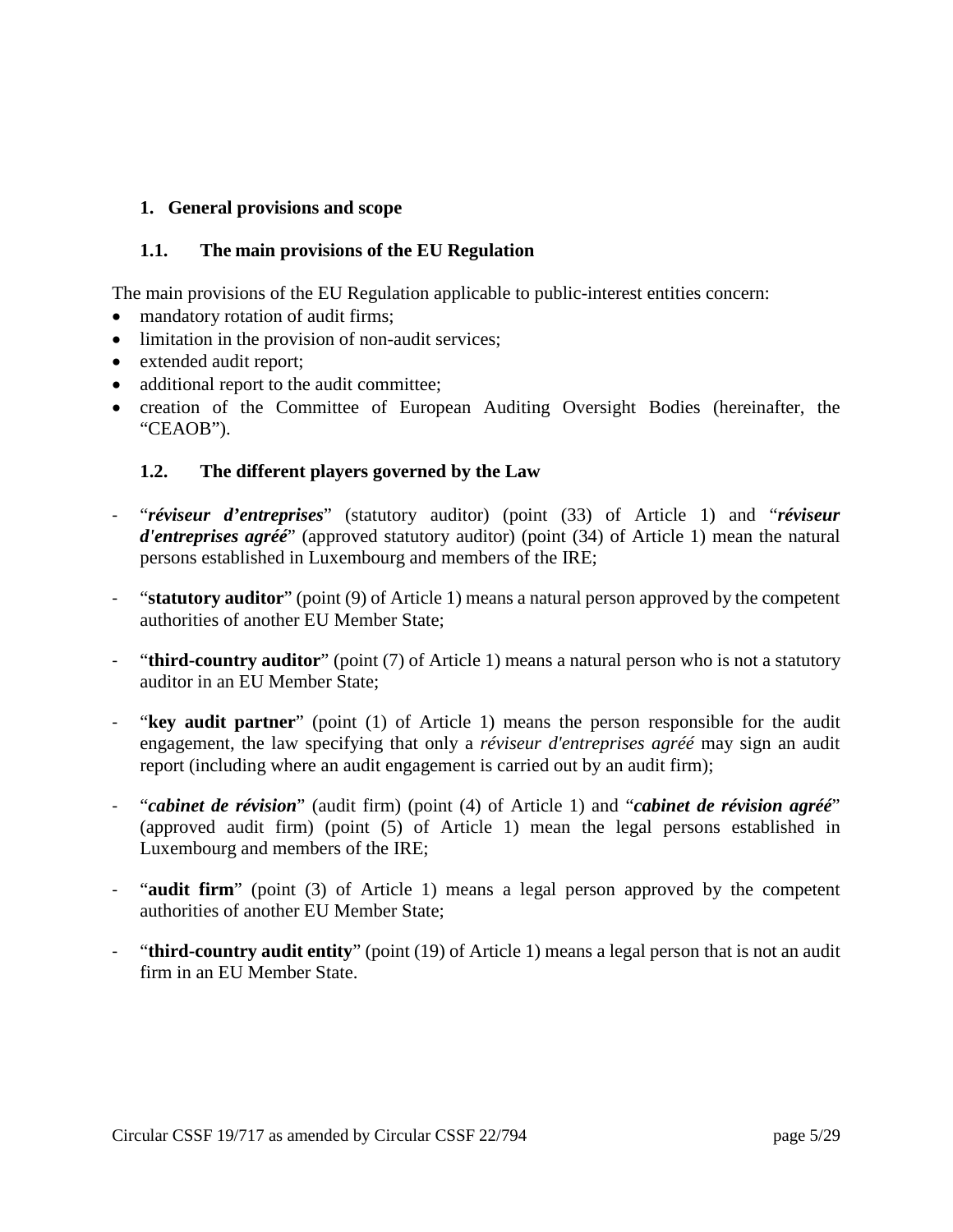# <span id="page-5-0"></span>**1.3. Statutory audit activity**

The Law (point (6) of Article 1) defines statutory audit as the audit of annual financial statements or consolidated financial statements in so far as required by law or by directly applicable Union law.

In Luxembourg, Article 5(1) of the Law reserves the exercise of statutory audit to *réviseurs d'entreprises agréés*.

However, Article 6 introduces a derogation from this principle by allowing an audit firm which is approved in another Member State to perform statutory audits in Luxembourg, provided that the key audit partner who carries out the statutory audit on behalf of the audit firm is a *réviseur d'entreprises agréé.*

Thus, in exercising its activity in Luxembourg, the audit firm is required to comply with the Law in the same way as the *cabinets de révision agréés* and the *réviseurs d'entreprises agréés* and will be subject to the public oversight of the audit profession for statutory audits carried out in Luxembourg.

These audit firms will be registered by the CSSF and listed as such in the public register.

# <span id="page-5-1"></span>**1.4. Activities that** *réviseurs d'entreprises* **may carry out**

*Réviseurs d'entreprises* are authorised to carry out all the duties exclusively entrusted by the law to *réviseurs d'entreprises* except for statutory audits.

*Réviseurs d'entreprises* may carry out other activities than those reserved to them, such as domiciliation, contractual audit, tax advice, organisation and bookkeeping and analysis, using accounting techniques, of the situation and functioning of undertakings from their various economic, legal and financial aspects, in compliance with the independence rules laid down in Articles 18 to 23 of the Law and in the RCSSF standards.

*Réviseurs d'entreprises* are free to exercise their professional activities, provided that they meet certain requirements and in particular that they are subject to different provisions of the Law, such as continuing education, ethical rules and supervision by the Institut des Réviseurs d'Entreprises (hereinafter, the "IRE") in order to ensure the quality of the audit profession. *Réviseurs d'entreprises* do not fall within the scope of the public oversight of the CSSF.

# <span id="page-5-2"></span>**1.5. Record-keeping of breaches of the Law or the EU Regulation (Article 25(3))**

The Law lays down that *réviseurs d'entreprises agréés* and *cabinets de révision agréés* shall keep records of the breaches of the provisions of the Law or of the EU Regulation, of their consequences, including the measures taken to address such breaches and to change their internal quality control system, where applicable.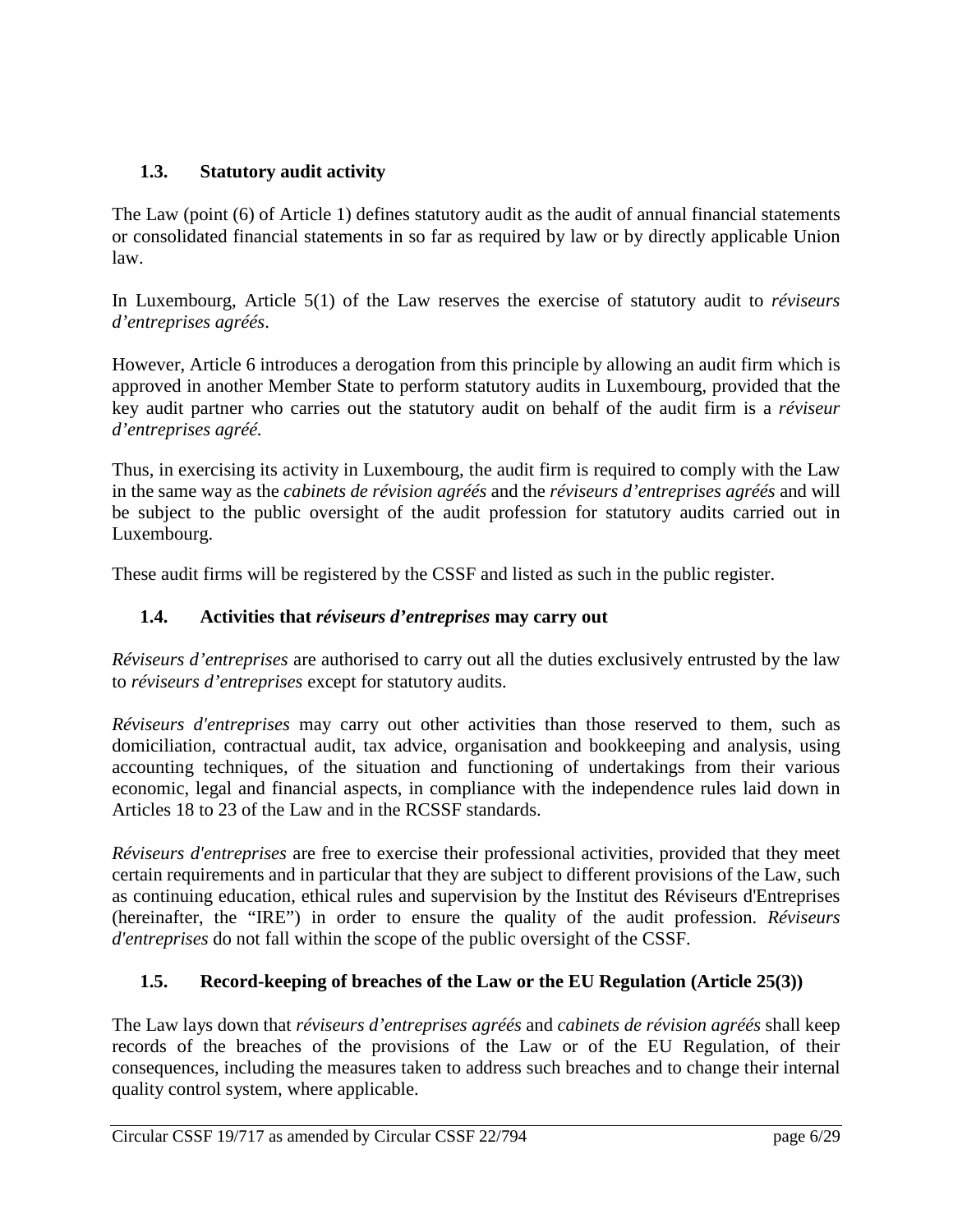For the CSSF, this notion of breaches is to be interpreted at three levels:

- Where the breach concerns the internal organisation of *réviseurs d'entreprises agréés* or *cabinets de révision agréés*, reference should be made to Article 24(1) of the Law. We refer to the International Standard on Quality Control (ISQC1) as adopted through the RCSSF standards, to assess the obligation to keep record of such breach;
- Breaches concerning professional ethics and independence must be recorded without exception;
- In connection with audit engagements, the need to record the breach must be assessed in the light of the materiality level and/or its possible impact on the audit report.

# <span id="page-6-0"></span>**1.6. Complaints (Article 36(4))**

The CSSF is competent as per the Law to receive third-party complaints in the field of statutory audit but does not, however, act as mediator.

Third party means any natural or legal person, including the entity itself, that needs to file a complaint relating to the statutory audit of the entity.

The RCSSF complaints and the CSSF circular specifying the implementation of this RCSSF deal with the procedures governing third-party complaints filed with the CSSF as regards statutory audits. In this regard, the notion of professional referred to in Article 1 includes any natural or legal person subject to the public oversight of the audit profession. The provisions of Section 2 of the RCSSF complaints apply to CRA and REA.

In addition, the third indent of Article 4 does not exclude the product or service of statutory audit.

In accordance with the RCSSF complaints, a complaint means a "complaint filed with a professional to recognise a right or to redress a harm". Thus, simple requests for information or clarification cannot be considered as complaints. Complaints without any link whatsoever with statutory audit must not be mentioned in the table.

CRAs must therefore designate a person responsible within the management in charge of the implementation and the efficient operation of the internal procedure for complaint handling. Likewise, the person responsible must communicate to the CSSF, on an annual basis, a table with the number of complaints registered by the CRA (cf. point 3.3. below), by type of complaint, as well as a summary report of the complaints and the measures taken to address them. This summary report is not supposed to be a compilation of complaint summaries, but must present the recurring issues that the professional faced, and must contain, where applicable, an account of the measures taken to handle these complaints.

# <span id="page-6-1"></span>**1.7. Reporting of breaches to the CSSF (Article 36(7))**

In order to allow the CSSF to detect certain irregularities, including fraud, information concerning breaches of the Law or the EU Regulation may be transmitted to it.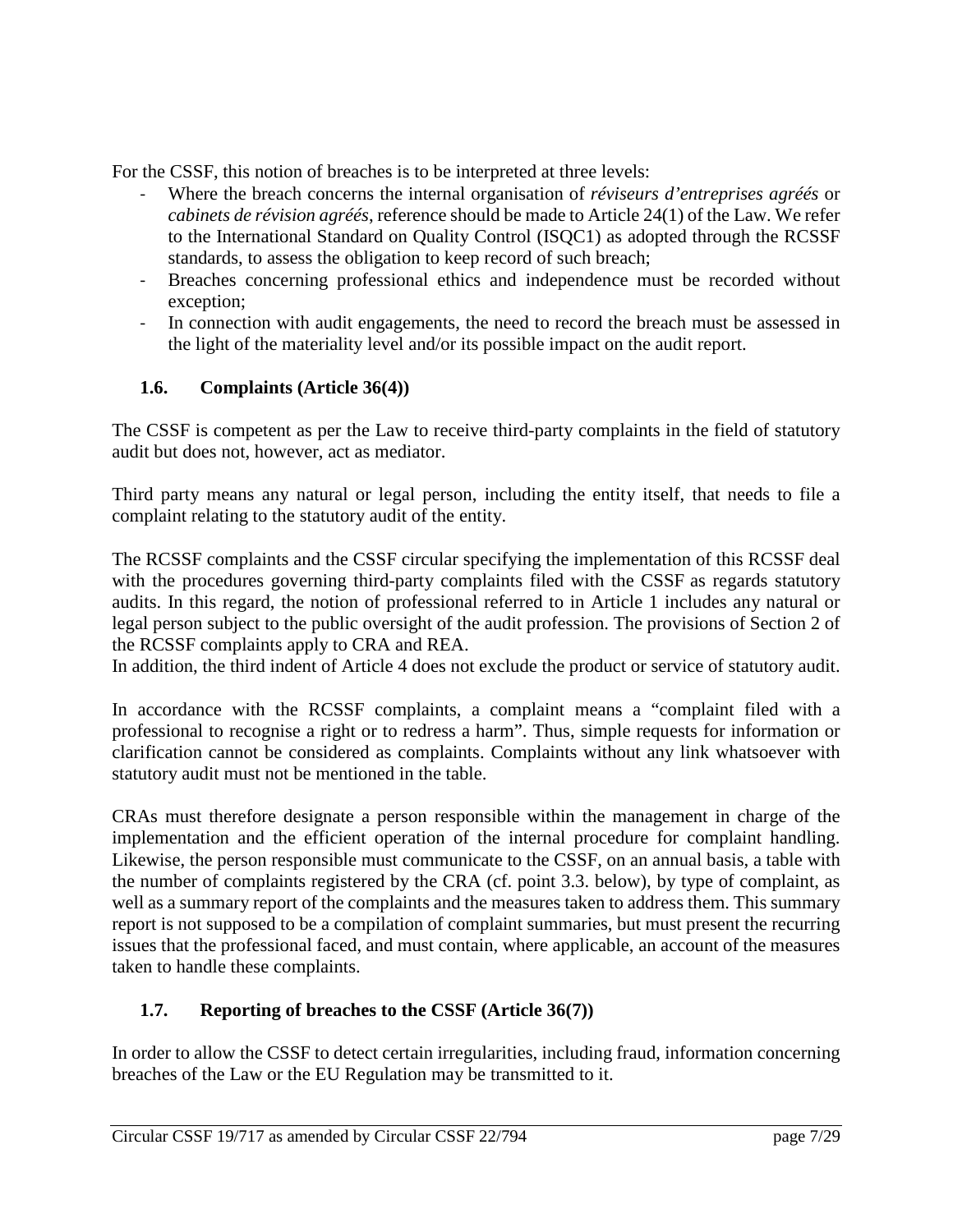The **RCSSF whistleblowing** defines the mechanisms to report presumed or real breaches as well as their follow-up.

The CSSF has made available a communication tool on its website in the form of an electronic form and a dedicated email address [\(whistleblowing@cssf.lu\)](mailto:whistleblowing@cssf.lu) allowing any person to report any breaches of the Law or the EU Regulation to the CSSF in a confidential and secured manner.

# <span id="page-7-0"></span>**1.8. Specific requirements applicable to public-interest entities**

Pursuant to the Law, **"public-interest entities"** are:

- *entities governed by Luxembourg law* whose *transferable securities* are admitted to trading on a *regulated market* of a Member State;
- *credit institutions incorporated under Luxembourg law*;
- *insurance and reinsurance undertakings incorporated under Luxembourg law, except for captive insurance and reinsurance undertakings.*

Henceforth, the EU Regulation centralises all the requirements that apply to the public-interest entities, in particular concerning audit fees, principles of independence (prohibition of the provision of non-audit services), appointment and role of the person responsible for carrying out the engagement's quality control review before signing the audit report, the content of the audit report as well as the additional report to the audit committee and the transparency report, and also the duration of the audit engagement.

The Law only sets out the optional provisions (Articles 49 to 51) provided for by the EU Regulation. Thus, derogations have been put in place as regards audit fees (cap of 70%) for a maximum duration of two years upon motivated request of the *cabinet de révision agréé* (cf. 1.10 below), the provision of tax and valuation services under certain conditions and the maximum duration of the audit engagement which can be extended to 20 years where a public tendering process is conducted (cf. 1.9 below).

Each public-interest entity must have an **audit committee**, **unless otherwise provided** (Article 52(5)). In the absence of concrete cases, the CSSF has not, to date, laid down conditions under which public-interest entities that have a body fulfilling functions that are equivalent to those of an audit committee may derogate from the obligation to set up an audit committee.

From now on, the audit committee has a more active role, the majority of its members must be independent from the audited entity, competent in the entity's area of activity and at least one member must be competent in accounting and/or audit.

The audit committee, besides the missions entrusted on it historically, i.e. ensuring the follow-up of the financial reporting process, the efficiency of the internal control and risk management systems and, where applicable, internal audit, the statutory audits and the independence of the *réviseur d'entreprises agréé* or *cabinet de révision agréé* must henceforth also report on the results of the statutory audit to the administrative or supervisory body and provide a statement on the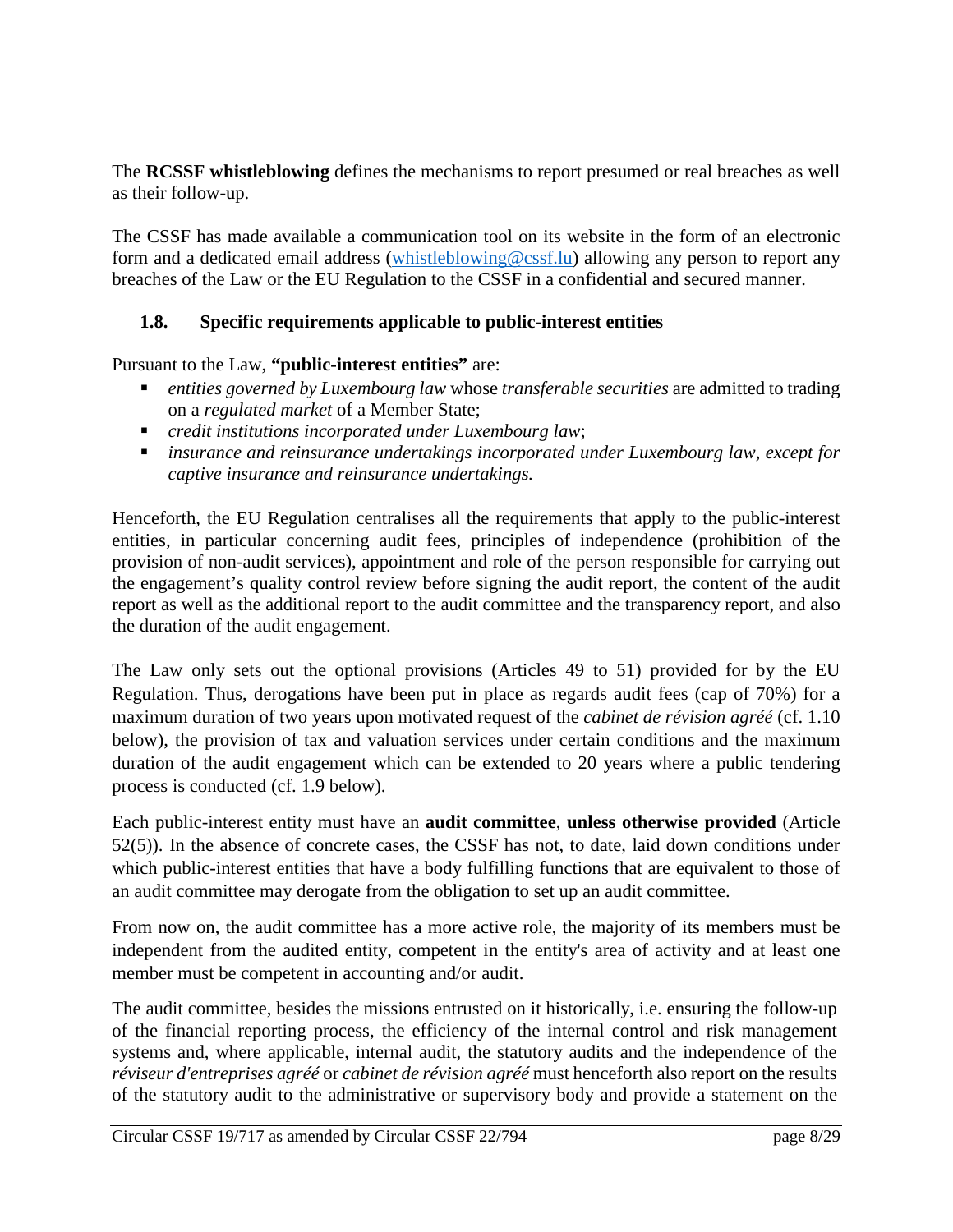actions it has taken in this process in order to ensure the integrity of the financial information. Moreover, it must assess the quality of the additional report issued for it by the *réviseur d'entreprises agréé*.

Independence being a pillar of these new European texts, every year, the *réviseurs d'entreprises agréés* and *cabinets de révision agréés* now have to confirm in writing their independence to the audit committee and discuss the risks to their independence as well as the safeguards applied to mitigate these risks. This is valid, in particular, for service provisions to the audited entity other than audit services.

In addition, the audit committee must submit its recommendation to the administrative or supervisory body of the audited entity in the framework of the process of selection of the *réviseur d'entreprises agréé* or *cabinet de révision agréé*. Except when renewing the statutory auditor, this recommendation will have to be justified and include at least two possible choices among the candidates and it will have to indicate the duly motivated preference of the audit committee for one of these two.

In other words, it will have to further accompany and supervise the *réviseur d'entreprises agréé* and *cabinet de révision agréé*.

The CSSF will have to assess the work of these audit committees and report it to the European Commission. The ability to sanction the less diligent audit committees was entrusted to the regulator.

# <span id="page-8-0"></span>**1.9. Requests to extend the maximum duration of an audit engagement**

The second subparagraph of Article 17(1) of the EU Regulation sets a maximum duration of 10 years for an audit engagement of a public-interest entity.

Article 51 of the Audit Law allows extending this maximum duration up to a maximum duration of 20 years where a public tendering process is conducted.

Article 17(6) specifies that after expiry of the maximum duration and on the condition that a public tendering process is conducted, the public-interest entity may, on an exceptional basis, request that the competent authority (the CSSF) grant an extension under the terms of which it can appoint the same *cabinet de révision agréé* for another engagement which may not exceed two years.

The CSSF specifies that this request must be addressed in writing by the public-interest entity, within a reasonable period, to the department "Public oversight of the audit profession", and must include at least the following information:

- The number of consecutive years of the audit engagement;
- An explanation regarding the need for this extension and the exceptional character of the request, including the consequences and/or alternatives in case of a refusal of the extension;
- The duration of the requested extension.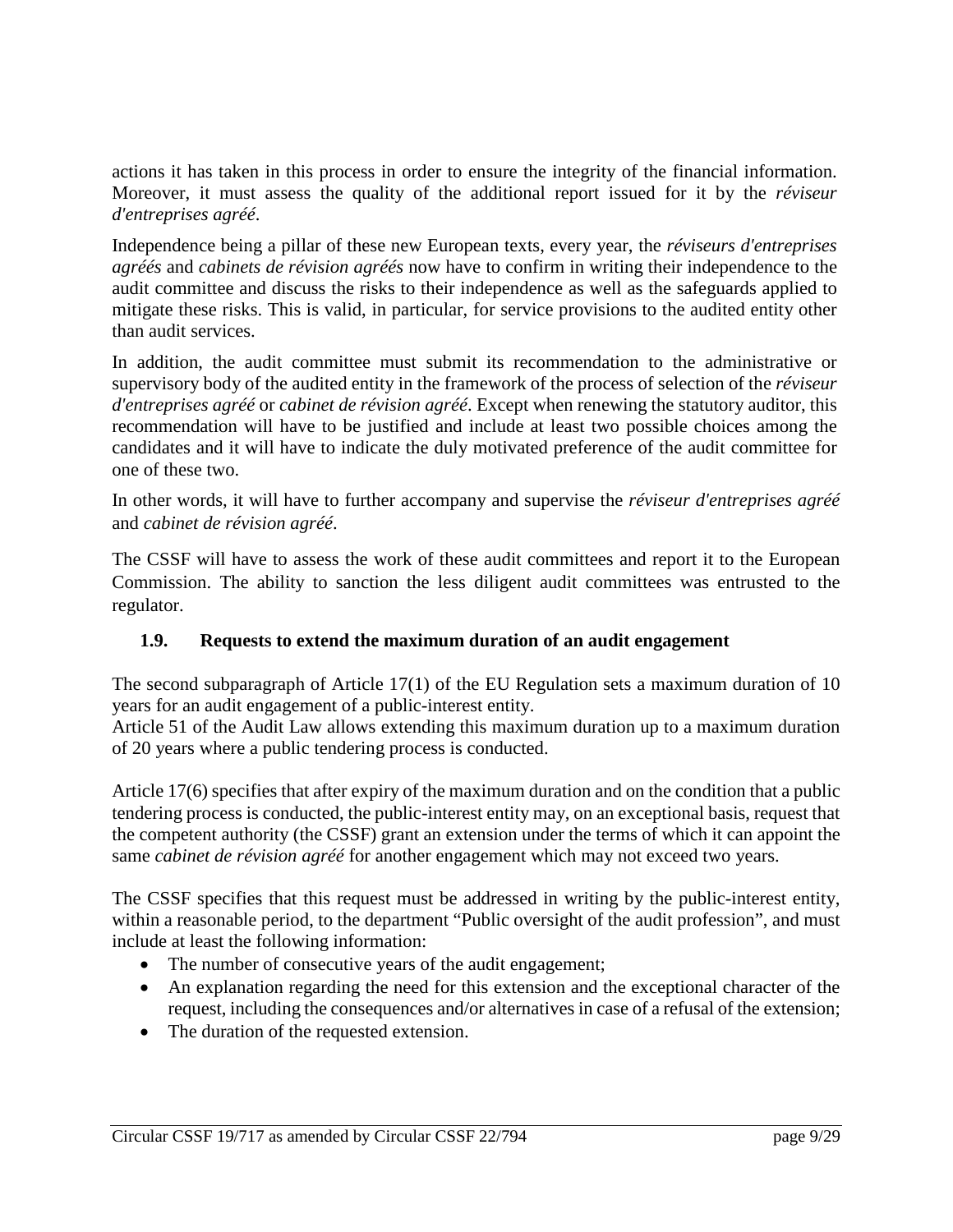The CSSF analyses the information provided and may request additional information if so needed. The decision regarding the extension will be communicated to the public-interest entity **within one month** as from the reception of the request.

The CSSF does not grant an extension if the criteria "on an exceptional basis" is not demonstrated. Likewise, if the CSSF grants an extension, it will be of a minimum duration it sees fit given the circumstances.

The requesting entities may file an appeal against the decision of the CSSF not to grant an extension within 15 days following notification of the decision.

# <span id="page-9-0"></span>**1.10. Requests for exemption from limitation of non-audit fees (Article 49)**

Article 4(2) of the EU Regulation provides that the competent authority (the CSSF) may, upon a request by the *cabinet de révision agréé* and on an exceptional basis, grant an exemption from the 70% limitation to fees for non-audit services for a period not exceeding two financial years. These requests must be addressed in writing, within a reasonable period, to the department "Public oversight of the audit profession". They must include the following information:

- Details of all the audit and non-audit services that the *cabinet de révision agréé* provided to the audited entity (and, where applicable, to its affiliated undertakings: parent and controlled companies) during the last three financial years, with supporting documents (where available);
- The fees received by the *cabinet de révision agréé* for the statutory and consolidated audit of the last three consecutive financial years of the audited entity (and, where applicable, of its affiliated undertakings: parent and controlled companies);
- The fees received by the *cabinet de révision agréé* during the last consecutive financial years for non-audit services provided to the entity.

These exemption requests must also specify:

- The duration of the requested exemption (one year or two consecutive years) and its justification;
- An estimation of the fees for non-audit services to be provided during the period for which the exemption is requested (in euros and as a percentage of the average of the audit fees of the last three financial years) and the reason for which they would exceed the 70% limitation;
- Whether the exemption request results from a one-time or recurrent service provision;
- The level of urgency, as well as the reasons for which this request is necessary and exceptional, including the incidence on the audited entity if the *cabinet de révision agréé* could not carry out the requested work;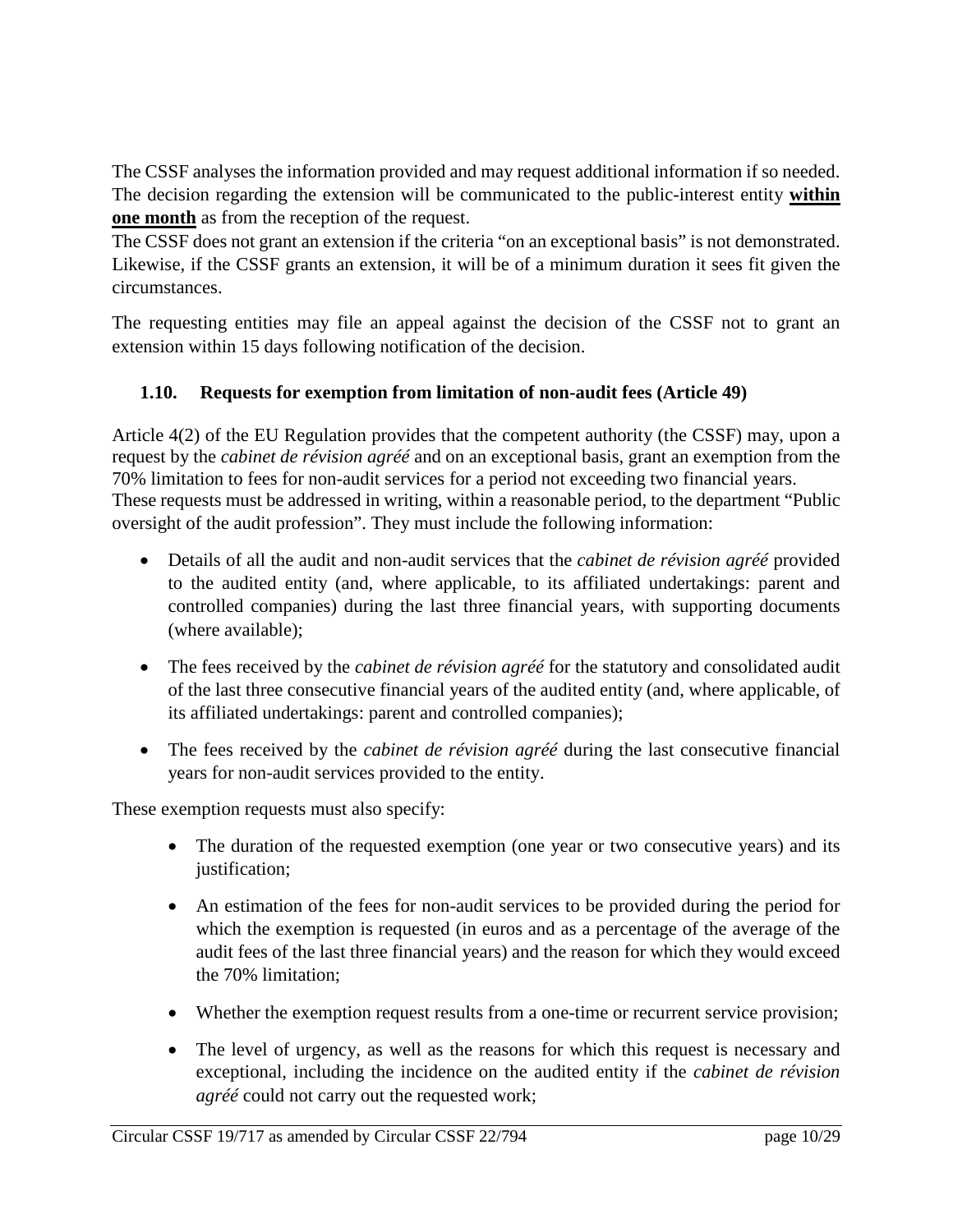- The envisaged alternatives to the exemption request;
- The measures taken by the *cabinet de révision agréé* to ensure that the non-audit service provisions, beyond those that gave rise to the exemption request, will be limited as far as possible;
- The safeguards applied by the *cabinet de révision agréé* to mitigate any threats to its independence as regards its audit engagement if the exemption was granted.

The CSSF analyses the information provided and may request additional information if so needed. The decision regarding the exemption request will be communicated to the *cabinet de révision agréé* **within one month** as from the reception of the request.

If the CSSF grants an exemption, it will be of a minimum duration it sees fit given the circumstances.

The requesting entities may file an appeal against the decision of the CSSF not to grant an extension within 15 days following notification of the decision.

# <span id="page-10-0"></span>**2. Access to the audit profession**

There are three types of candidates for the audit profession in Luxembourg:

- the candidates exercising a professional activity in Luxembourg as referred to in point (1) of Article 1 of the GDR access to the profession (cf. points 2.1. to 2.5. below);
- the candidates who are approved as statutory auditors or who satisfy the requirement of approval in other Member States as referred to in point (2) of Article 1 of the GDR access to the profession (cf. point 2.6. below);
- the candidates who are holders of an approval considered as equivalent in third countries ensuring reciprocity in Luxembourg as referred to in point (3) of Article 1 of the GDR access to the profession (cf. point 2.6. below);

# <span id="page-10-1"></span>**2.1. Admission to and conduct of professional training**

The practical details regarding the admission to training and the training itself are available on the CSSF website: [https://www.cssf.lu/en/access-audit-profession/.](https://www.cssf.lu/en/access-audit-profession/)

# **The CSSF provides a personal identification number, which is unique and permanent, to every candidate.**

The practical details regarding the update of administrative data of the candidates are provided on the CSSF website: [https://www.cssf.lu/en/public-register-data-update-annual-declarations](https://www.cssf.lu/en/public-register-data-update-annual-declarations-monitoring-of-continuing-education/)[monitoring-of-continuing-education/.](https://www.cssf.lu/en/public-register-data-update-annual-declarations-monitoring-of-continuing-education/)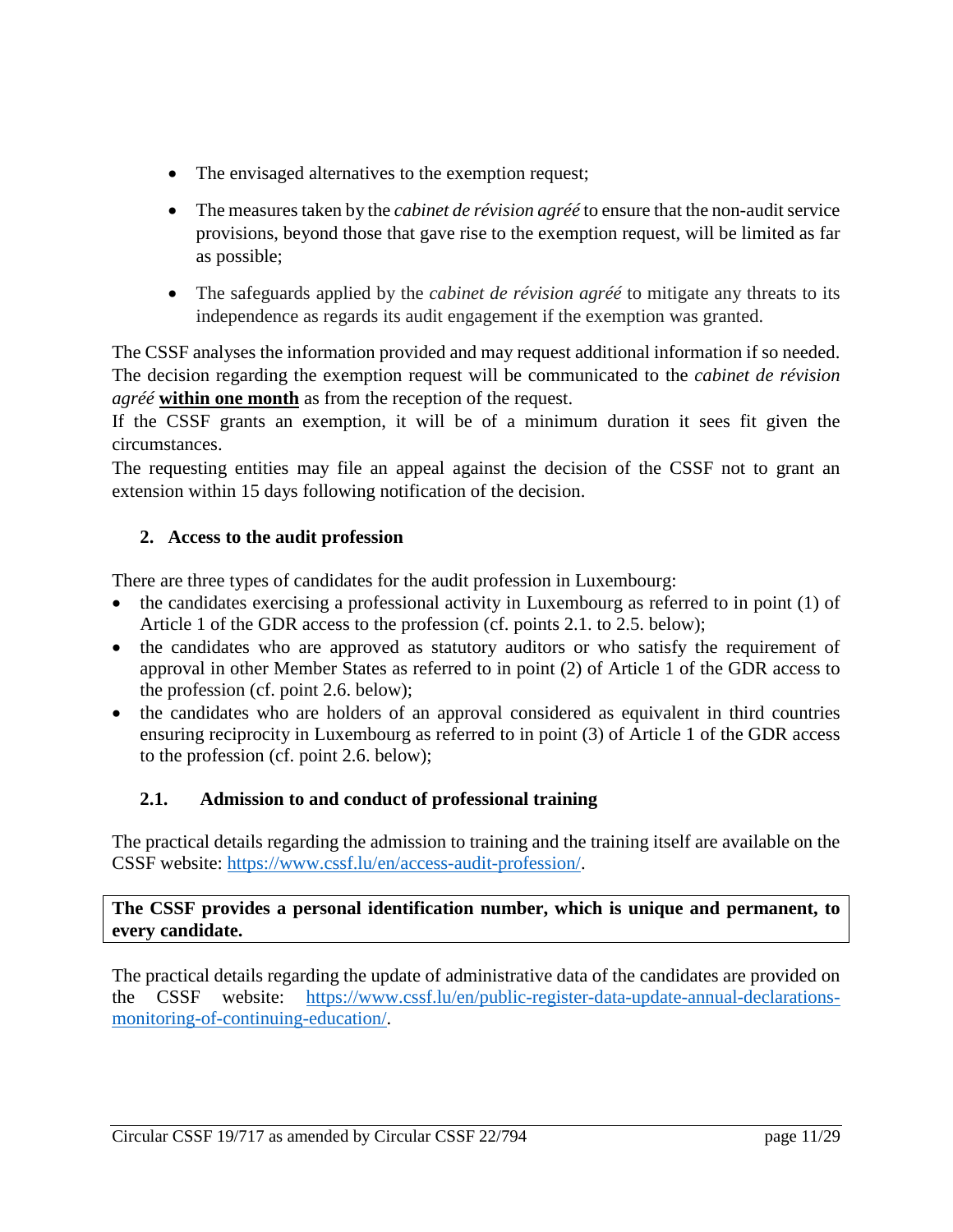# <span id="page-11-0"></span>**2.2. Consultative commission**

The CSSF set up, by way of the **RCSSF consultative commission**, a consultative commission for the access to the audit profession, whose purpose is, among others, to verify the theoretical and professional qualification of the candidates to access the audit profession in Luxembourg, of the providers that are nationals from other Member States wishing to provide these services by way of free provision of services, as well as of providers wishing to freely provide services in Luxembourg (Article 8 of the Law).

The consultative commission gives its opinion about the creation of a **list of Masters or diplomas corresponding to an equivalent qualification**, as set forth in point (1) of Article 1 of the GDR access to the profession, complying fully or partially with the conditions required under Article 2(1) and (2). The list of Masters or diplomas corresponding to an equivalent qualification will be regularly reviewed by the consultative commission and updated whenever required.

The consultative commission gives its opinion about the creation and update of a **list of the approvals** meeting the conditions required under point (3) of Article 1 of the GDR access to the profession.

The CSSF publishes the aforementioned lists by means of a CSSF regulation and on its website (**RCSSF list of diplomas and approvals**). Subsequently, these lists are submitted to the consultative commission, on a yearly basis, for suggestions on amendments and/or complements.

# <span id="page-11-1"></span>**2.3. Complementary training certificate**

The candidates to the access to the profession must present a complementary training certificate on the legislation applicable in Luxembourg in various subjects. However, a difference is made between the candidates referred to in point (1) of Article 1 of the GDR access to the profession and the candidates referred to in points (2) and (3) of Article 1.

- The candidates that fulfil the criteria of point (1) of Article 1 of the GDR access to the profession (including the candidates that benefitted from the derogation referred to in letter (b) of Article 9(3) of the Law (seven years)) shall sit all the exams in the seven fields defined<sup>[1](#page-11-2)</sup> in the said GDR to obtain the complementary training certificate.
- $\blacksquare$  The candidates meeting the requirements of points (2) and (3) shall only sit tests in three fields defined<sup>[2](#page-11-3)</sup> in the GDR access to the profession in order to obtain the complementary training certificate.

The University of Luxembourg organises preparation courses to these exams, based on an agreement between the State, the CSSF and the Université du Luxembourg.

 $\overline{a}$ 

<span id="page-11-2"></span> $1$  GDR access to the profession, letter (b) of point (1) of Article 1

<span id="page-11-3"></span> $2$  GDR access to the profession, letter (b) of point (2) and letter (b) of point (3) of Article 1

Circular CSSF 19/717 as amended by Circular CSSF 22/794 page 12/29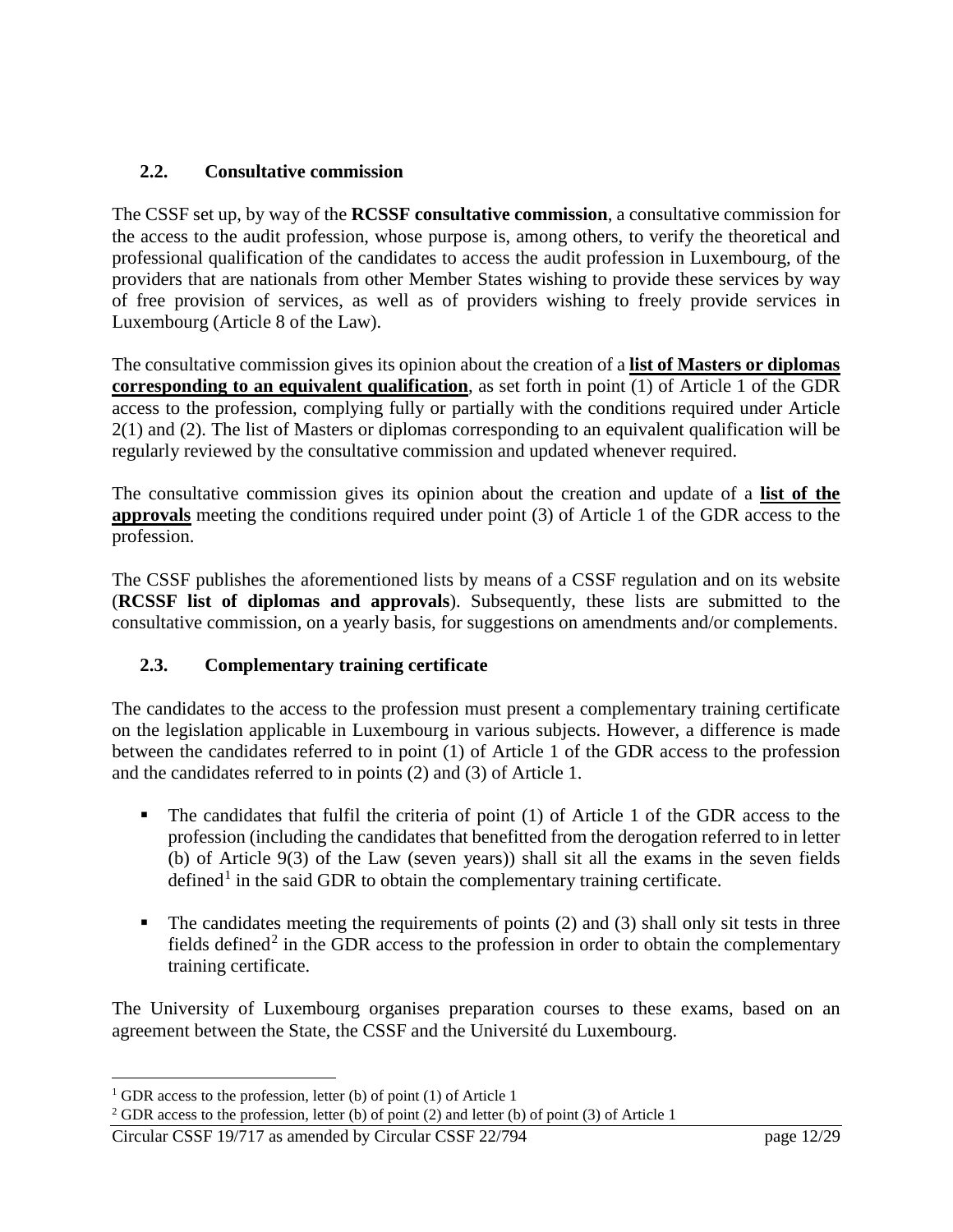For further information on these courses, please refer to the following website: [http://wwwen.uni.lu/formations/fdef/formation\\_complementaire\\_des\\_candidats\\_reviseurs\\_d\\_entr](http://wwwen.uni.lu/formations/fdef/formation_complementaire_des_candidats_reviseurs_d_entreprises_et_experts_comptables) eprises et experts comptables.

The CSSF authorises the registrations for the exams based on the lists of candidates registered at the Université du Luxembourg by ensuring that the candidates are indeed registered at the CSSF and that they demonstrate an attendance rate of at least 66.67% in the courses of the exam concerned.

# <span id="page-12-0"></span>**2.4. Examination of professional competence**

The GDR access to the profession of 2018 modified the arrangements for the examination of professional competence that had been in force until then. Henceforth, this examination will be held in one session between 1 September and 30 November each year. It will be in modular form with a written and an oral test which are independent from each other and which can be taken during the same session or in two different sessions.

The candidate must obtain at least 40% of the marks to validate a test. S/he may retain the benefit of this passing of the exam for six years or decide to re-take it, in which case s/he loses the benefit of the previous mark received. The number of attempts for each test is limited to four. After four failures to the same test, the candidate is definitely excluded from the examination.

In order to pass the examination, the candidate must have obtained at least 40% of the marks in each test and 50% of the marks combined.

It must be noted that the candidates that had already taken and failed the examination in its former version may take it again in its new form. Their previous results will not be taken into account.

The **practical arrangements** relating to the examination of professional competence (opening and closing dates of the ordinary session, registration deadline, dispatch of documents, attachments to the registration applications and processing of registration applications) are published on the CSSF website every year in June.

Registration to each session of the examination is authorised upon decision of the CSSF after the candidate has submitted a written registration request to the CSSF and signed according to the procedure provided on the CSSF website.

# <span id="page-12-1"></span>**2.5. Access to the profession in Luxembourg for auditors of other Member States and third countries (outside the EU)**

The persons referred to in points (2) and (3) of the GDR access to the profession can submit an application to the CSSF in order to obtain the title *réviseur d'entreprises* (statutory auditor). The practical details are available on the CSSF website under [https://www.cssf.lu/en/access-audit](https://www.cssf.lu/en/access-audit-profession/#exemptions)[profession/#exemptions.](https://www.cssf.lu/en/access-audit-profession/#exemptions)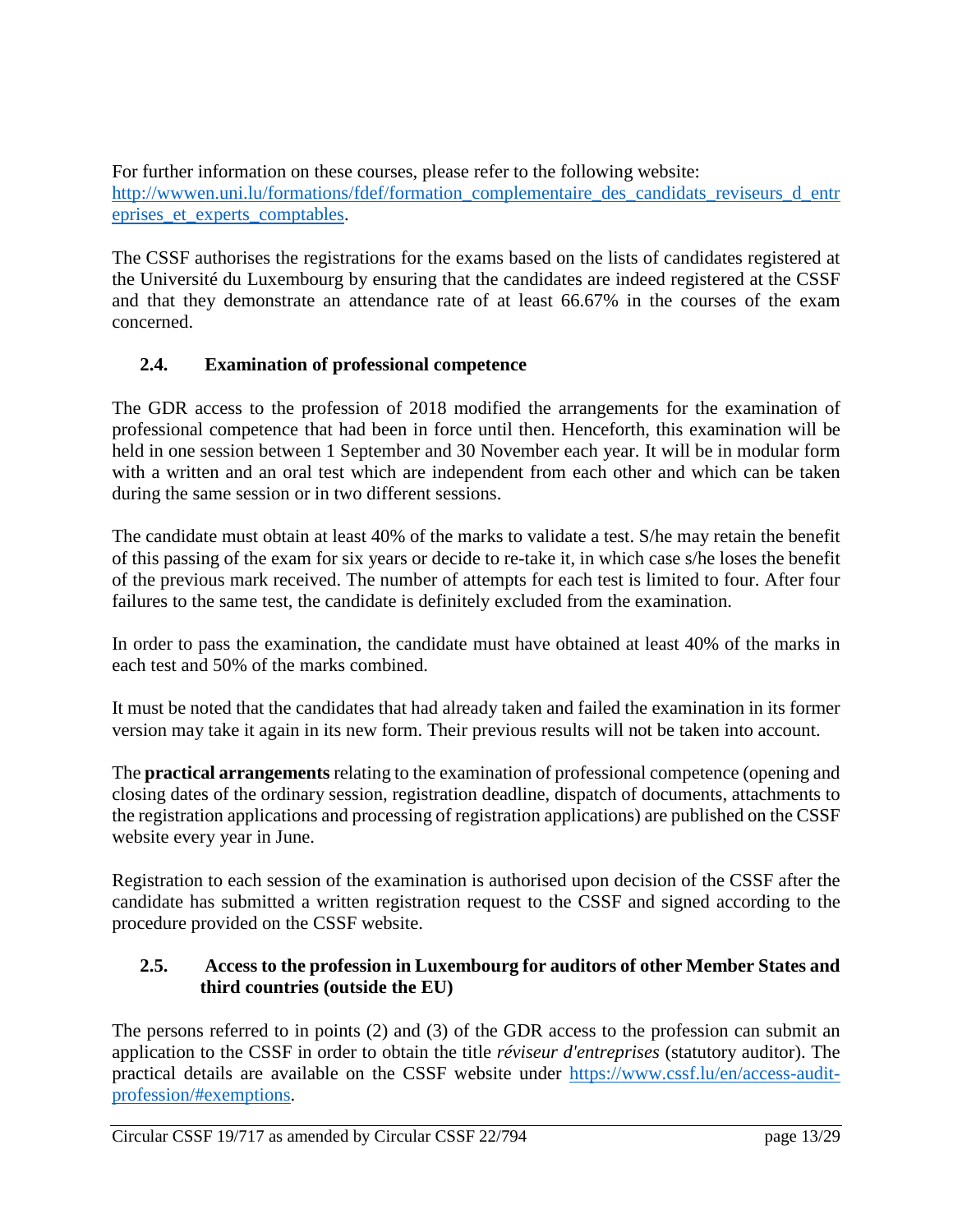# <span id="page-13-0"></span>**3. Procedure to obtain the title** *Réviseur d'entreprises* **or** *Cabinet de révision* **and approval procedure**

# <span id="page-13-1"></span>**3.1. Procedure to obtain the title (Article 3 of the Law)**

Upon written application, the CSSF grants the title *Réviseur d'entreprises* to:

- candidates who have passed the examination of professional competence;
- candidates referred to in points  $(2)$  and  $(3)$  of Article 1 of the GDR access to the profession who have been authorised by the CSSF and who have completed the complementary training certificate.

Likewise, the CSSF grants the title *Cabinet de révision,* upon written request, to the legal persons that fulfil the conditions laid down by the Law.

The practical details to obtain the title *Réviseur d'entreprises* or *Cabinet de révision* are available on the CSSF website: [https://www.cssf.lu/en/business-authorisation-audit-profession/#procedure](https://www.cssf.lu/en/business-authorisation-audit-profession/#procedure-to-obtain-the-title)[to-obtain-the-title.](https://www.cssf.lu/en/business-authorisation-audit-profession/#procedure-to-obtain-the-title)

#### **The personal ID number allocated by the CSSF is a unique and permanent number.**

#### <span id="page-13-2"></span>**3.2. Approval procedure (Article 5 of the Law)**

In order to be able to carry out the statutory audit activities, the *réviseurs d'entreprises* and *cabinets de révision* must submit a request for **approval by the CSSF**.

The approval procedure is explained on the CSSF website: [https://www.cssf.lu/en/business](https://www.cssf.lu/en/business-authorisation-audit-profession/#cssf-approval-as-reviseur-dentreprises-agree-and-cabinet-de-revision-agree)[authorisation-audit-profession/#cssf-approval-as-reviseur-dentreprises-agree-and-cabinet-de](https://www.cssf.lu/en/business-authorisation-audit-profession/#cssf-approval-as-reviseur-dentreprises-agree-and-cabinet-de-revision-agree)[revision-agree.](https://www.cssf.lu/en/business-authorisation-audit-profession/#cssf-approval-as-reviseur-dentreprises-agree-and-cabinet-de-revision-agree)

The written application **must** indicate the personal ID number allocated by the CSSF. Applications which do not include this number will not be processed.

#### <span id="page-13-3"></span>**3.3. Update of administrative data**

*Réviseurs d'entreprises* and *cabinets de révision* are required to inform the CSSF of any change to their administrative data within eight business days.

Moreover, every year in January, the CSSF requests all *cabinets de révision* and *réviseurs d'entreprises* to confirm or to update their personal data by means of interactive forms by adding the required supporting documents.

The practical details regarding the update of data are available on the CSSF website: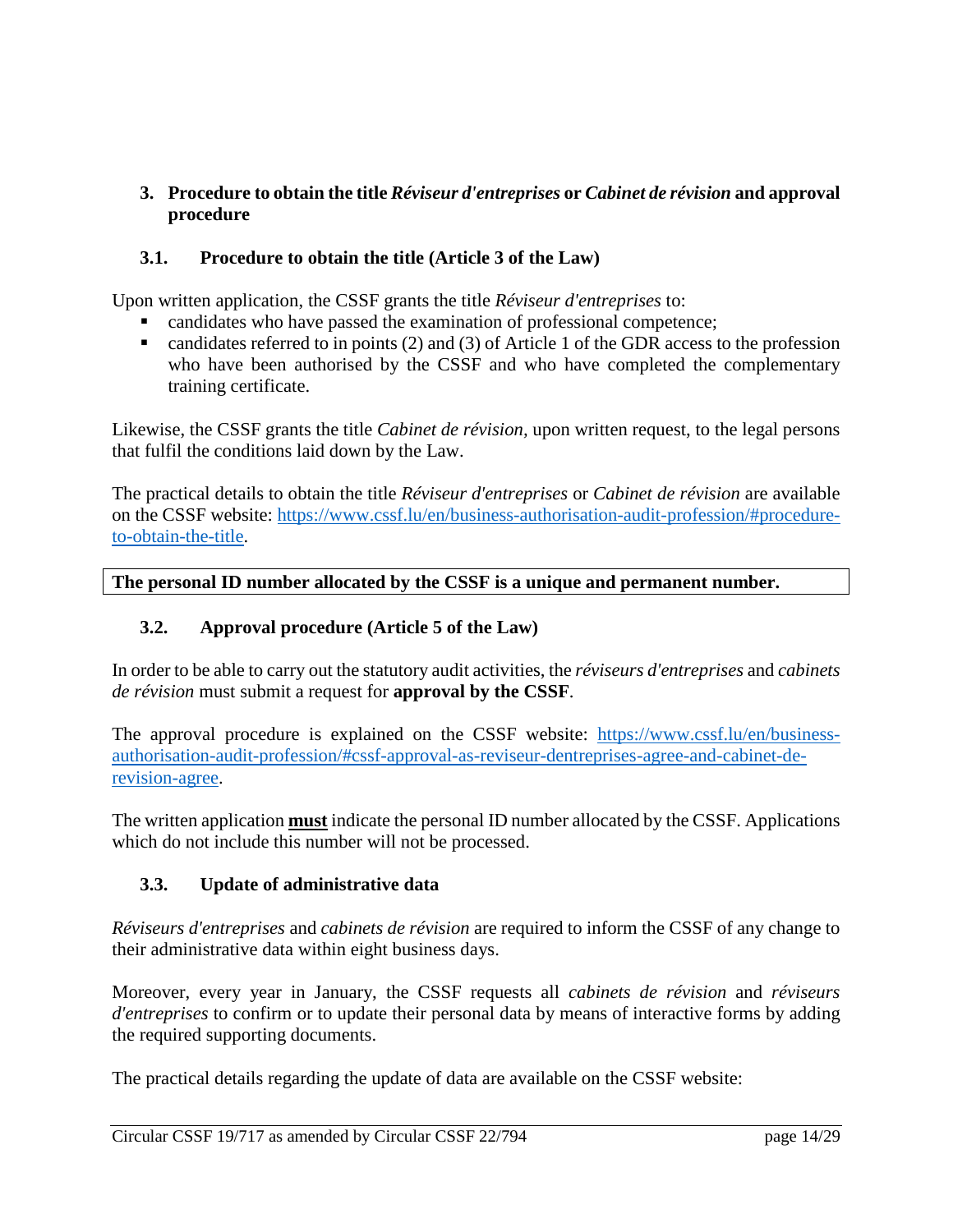[https://www.cssf.lu/en/public-register-data-update-annual-declarations-monitoring-of](https://www.cssf.lu/en/public-register-data-update-annual-declarations-monitoring-of-continuing-education/)[continuing-education/.](https://www.cssf.lu/en/public-register-data-update-annual-declarations-monitoring-of-continuing-education/)

*Cabinets de révision agréés* and *réviseurs d'entreprises agréés* are also required to fill in the **Annual Appendix** which collects the statistical data concerning the population of the firm (*réviseurs*, *réviseurs agréés*, candidates), the number of missions and the annual declaration of the number of hours of continuing education.

The **Annual Appendix** must be transmitted **irrespective** of the update of the data by all *cabinets de révision agréés* and *réviseurs d'entreprises agréés* via the portal Guichet.lu (two separate dispatches). The following must be appended to this **Annual Appendix**: the table of complaints referred to in point 1.6 and, for firms that audit public-interest entities, the list of audited publicinterest entities (the forms are available on the CSSF website).

The deadline to receive all the forms and required supporting evidence is set on 31 January every year.

#### <span id="page-14-0"></span>**4. Restitution of the title or of the approval**

When *cabinets de révision agréés* return the approval, they are required to confirm in writing that they do not carry out statutory audits anymore and to amend their corporate purpose in the articles of incorporation of the firm so as to remove any reference to statutory audit. The original copy of the firm's approval must be returned to the CSSF.

Likewise, prior to the restitution of the title of *cabinet de révision*, the latter must modify its article of incorporation so that the corporate purpose no longer refers to the audit profession.

#### <span id="page-14-1"></span>**5. Registration of audit firms (Article 6 of the Law) and of third-country auditors and audit entities (Article 57 of the Law)**

- 1. The practical arrangements for the registration and update of administrative data of **audit firms** (cf. point 1.3 above) are identical to those of "*cabinets de révision agréés*" and are described in detail on the CSSF website: [https://www.cssf.lu/en/business-authorisation-audit](https://www.cssf.lu/en/business-authorisation-audit-profession/#recognition-of-audit-firms-approved-in-another-member-state)[profession/#recognition-of-audit-firms-approved-in-another-member-state.](https://www.cssf.lu/en/business-authorisation-audit-profession/#recognition-of-audit-firms-approved-in-another-member-state)
- 2. Entities natural or legal persons approved in a **third country**, outside the European Union, which provide an audit report concerning the accounts of companies whose transferable securities are admitted to trading on a regulated market in Luxembourg must **register** with the CSSF and are subject **to the CSSF's systems of public oversight, quality assurance, investigations and sanctions** for these missions.

An exemption from certain requirements may however be granted, subject to reciprocity, provided that the entity carrying out the audit is subject to "equivalent" systems of public oversight, quality assurance, investigations and sanctions in the third country where it has its registered office.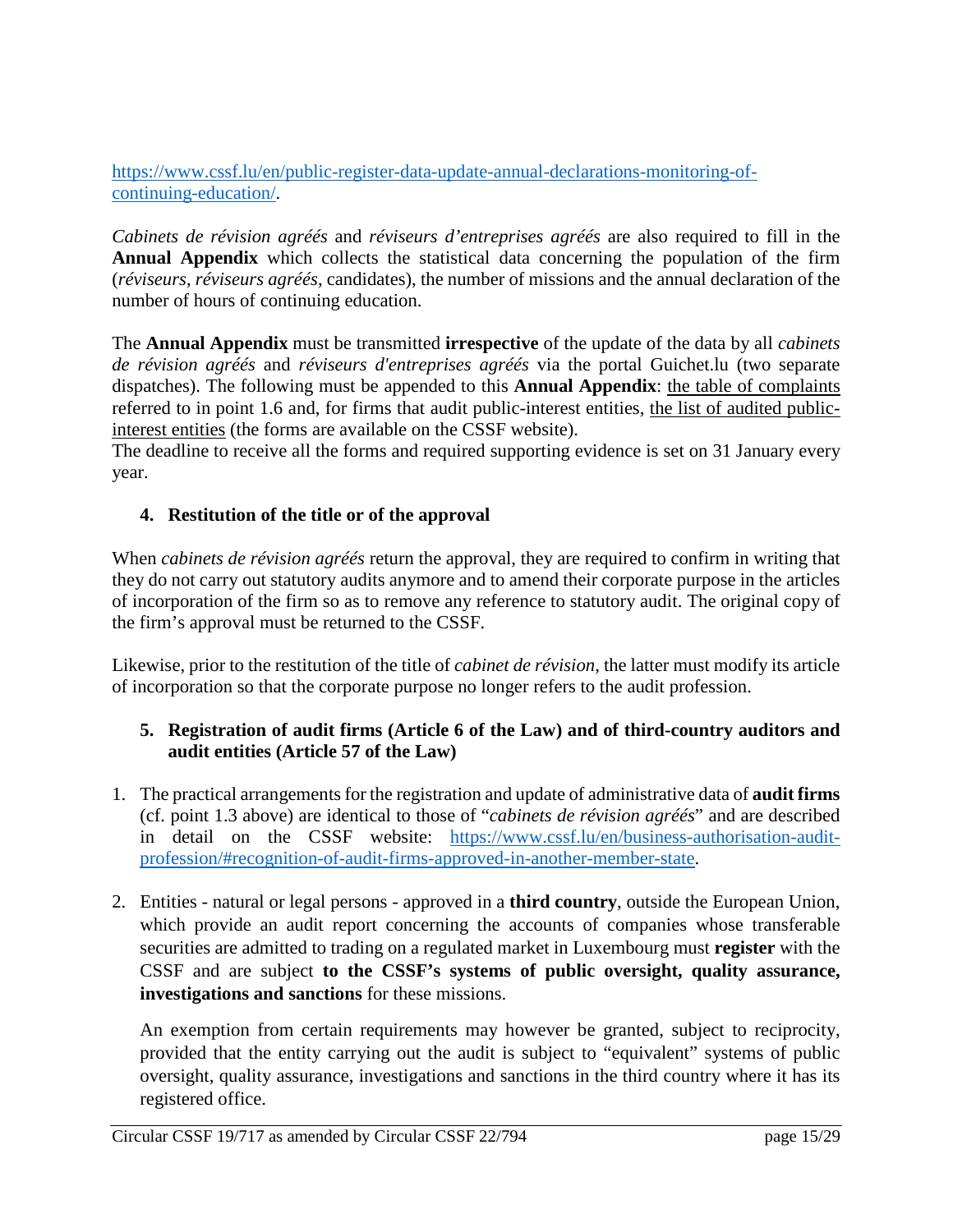The assessment process of this equivalence is carried out by the European Commission, in close cooperation with the Member States. At the end of this process, the European Commission decides either on the equivalence or absence of equivalence.

The practical arrangements for the registration of **third-country auditors and audit entities** are described in detail on the CSSF website: [https://www.cssf.lu/en/registration-third-country](https://www.cssf.lu/en/registration-third-country-audit-entities-cooperation-agreements/)[audit-entities-cooperation-agreements/.](https://www.cssf.lu/en/registration-third-country-audit-entities-cooperation-agreements/)

The practical details regarding the update of administrative data of the candidates are also available on the CSSF website: [https://www.cssf.lu/en/public-register-data-update-annual](https://www.cssf.lu/en/public-register-data-update-annual-declarations-monitoring-of-continuing-education/#annual-declarations)[declarations-monitoring-of-continuing-education/#annual-declarations.](https://www.cssf.lu/en/public-register-data-update-annual-declarations-monitoring-of-continuing-education/#annual-declarations)

# <span id="page-15-0"></span>**6. Public register**

*Réviseurs d'entreprises agréés* and *cabinets de révision agréés*, third-country auditors and audit entities are registered in a public register maintained by the CSSF.

Each of them is identified by its personal ID number allocated by the CSSF.

The information required in accordance with the Law is stored in electronic form and available electronically to the public through a link on the CSSF website: [https://www.cssf.lu/en/public](https://www.cssf.lu/en/public-register-data-update-annual-declarations-monitoring-of-continuing-education/#public-register)[register-data-update-annual-declarations-monitoring-of-continuing-education/#public-register.](https://www.cssf.lu/en/public-register-data-update-annual-declarations-monitoring-of-continuing-education/#public-register)

It must be borne in mind that all the entities registered in the public register must notify to the CSSF any change regarding their data in the public register **within eight business days** as from the change.

#### <span id="page-15-1"></span>**7. Continuing education of** *réviseurs d'entreprises* **and** *réviseurs d'entreprises agréés* **(Article 10 of the Law)**

Pursuant to the Law and the **RCSSF continuing education**, *réviseurs d'entreprises* and *réviseurs d'entreprises agréés* must participate in appropriate programmes of continuing education in order to maintain their theoretical knowledge, their professional skills and their values at a sufficiently high level.

The CSSF is responsible for monitoring the continuing education activities of the *réviseurs d'entreprises agréés*[3](#page-15-2) :

- within the context of the annual update of the administrative data. The *réviseurs d'entreprises agréés* are thus required to indicate in the **[Annual Appendix](https://www.cssf.lu/en/publication-data/?entity_type=5&content_type=551)**, every year in January, the hourly volume of training attended during the previous calendar year.
- at the end of the three-year reference period either in the context of the quality assurance reviews or through a specific verification.

 $\overline{a}$ 

<span id="page-15-2"></span><sup>3</sup> The IRE is responsible for monitoring the continuing education activities of the *réviseurs d'entreprises*.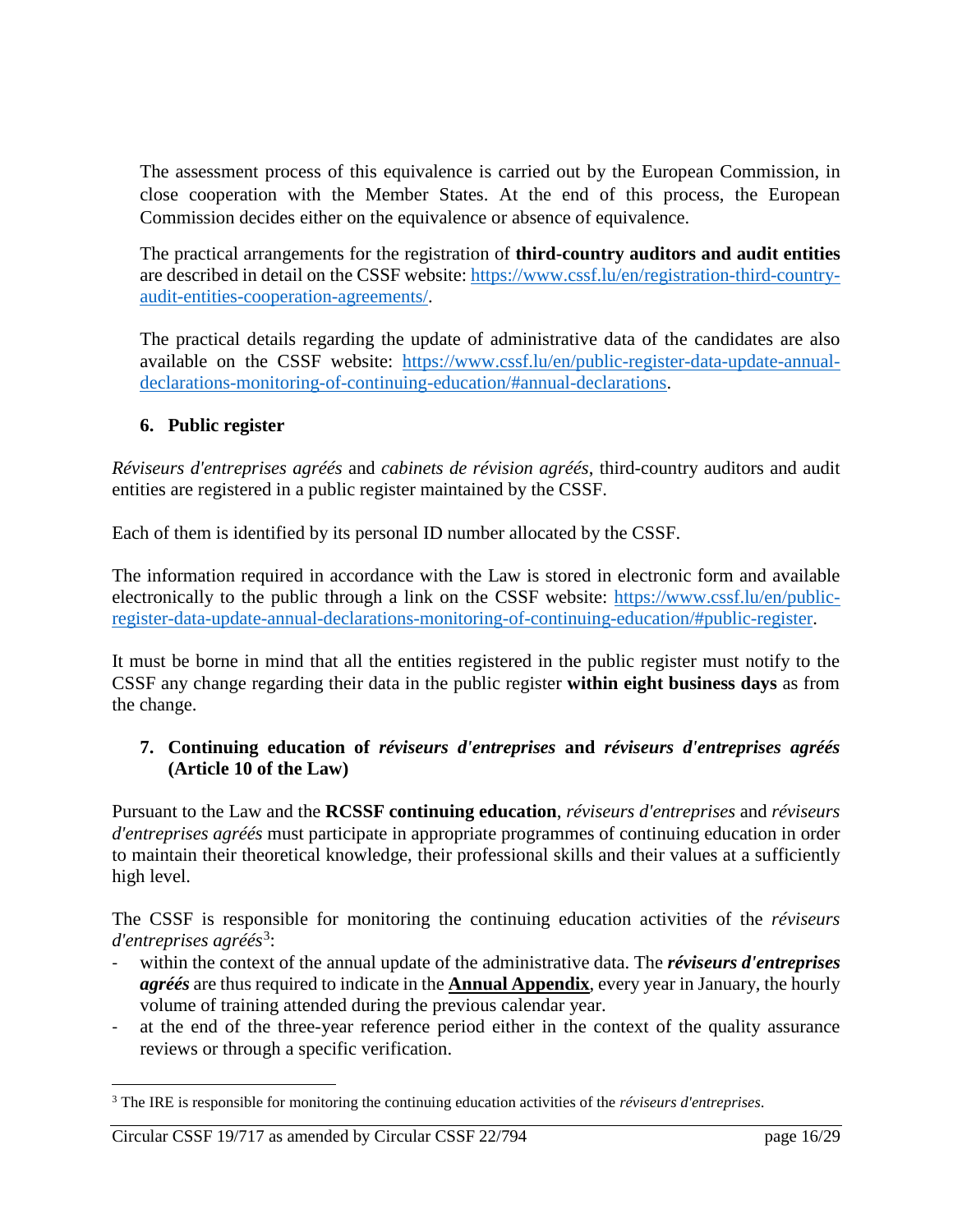When monitoring the continuing education, the following principles are applied:

- $\triangleright$  In general and for the purposes of simplifying the administrative procedures, where the title *réviseur*/approval is granted during the first half of the calendar year, the training requirement starts on 1 January of this calendar year. However, where the title/approval is granted during the second half, the training requirement starts on 1 January of the following calendar year. As the reference periods are fixed, (the current period runs from 1 January 2019 to 31 December 2021), an annual *prorata temporis* must be applied: thus, for example, a *réviseur* having received his/her title between July 2019 and June 2020 will have a minimum training requirement of 80 hours (120 x 2 / 3) and a *réviseur* having received his/her title between July 2020 and June 2021 will have a minimum training requirement of 40 hours.
- For part-time *réviseurs d'entreprises*, the regulation must be complied with without applying a *prorata*.
- Where the *réviseur d'entreprises agréé* benefits from a leave provided for in the Labour Code, and the duration of this leave is shorter than the calendar year, s/he may be offered a six-month period upon request to get back into his/her programme of continuing education. In such a case, s/he must justify to the CSSF the duration of his/her leave provided for in the Labour Code and the six-month period will be notified to him/her by post.

Where the *réviseur d'entreprises agréé* benefits from a leave provided for in the Labour Code and the duration of this leave is longer than a calendar year, the three-year reference period is interrupted; s/he must contact the CSSF at the return from leave in order to determine the period granted to get back into the programme.

# <span id="page-16-0"></span>**8. Auditing standards and other standards (Article 33 and Article 36(3), letter (b))**

The CSSF assumes responsibility for:

- the adoption of auditing standards in the field of statutory audit for matters not covered by the auditing standards as adopted by the European Commission;
- the adoption of standards on professional ethics and internal quality control by the *cabinets de révision agréés*;

Pending the adoption by the European Commission of the international standards on auditing through an EU regulation<sup>[4](#page-16-1)</sup>, and in order to ensure the continuity of the standard framework applicable to the statutory audit activity in Luxembourg, the CSSF has adopted, by means of the RCSSF standards, the sections "Introduction", "Objective", "Definitions" and "Requirements" of the International Standards on Auditing as established by the International Auditing and Assurance Standards Board (IAASB) in their clarified version and published in the *Handbook of International Quality Control, Auditing, Review, Other Assurance, and Related Services Pronouncements - 2020 Edition* of the International Federation of Accountants (IFAC).

#### Circular CSSF 19/717 as amended by Circular CSSF 22/794 page 17/29

<span id="page-16-1"></span> $\overline{a}$ <sup>4</sup> EU regulations are directly applicable in national law. No transposition is required.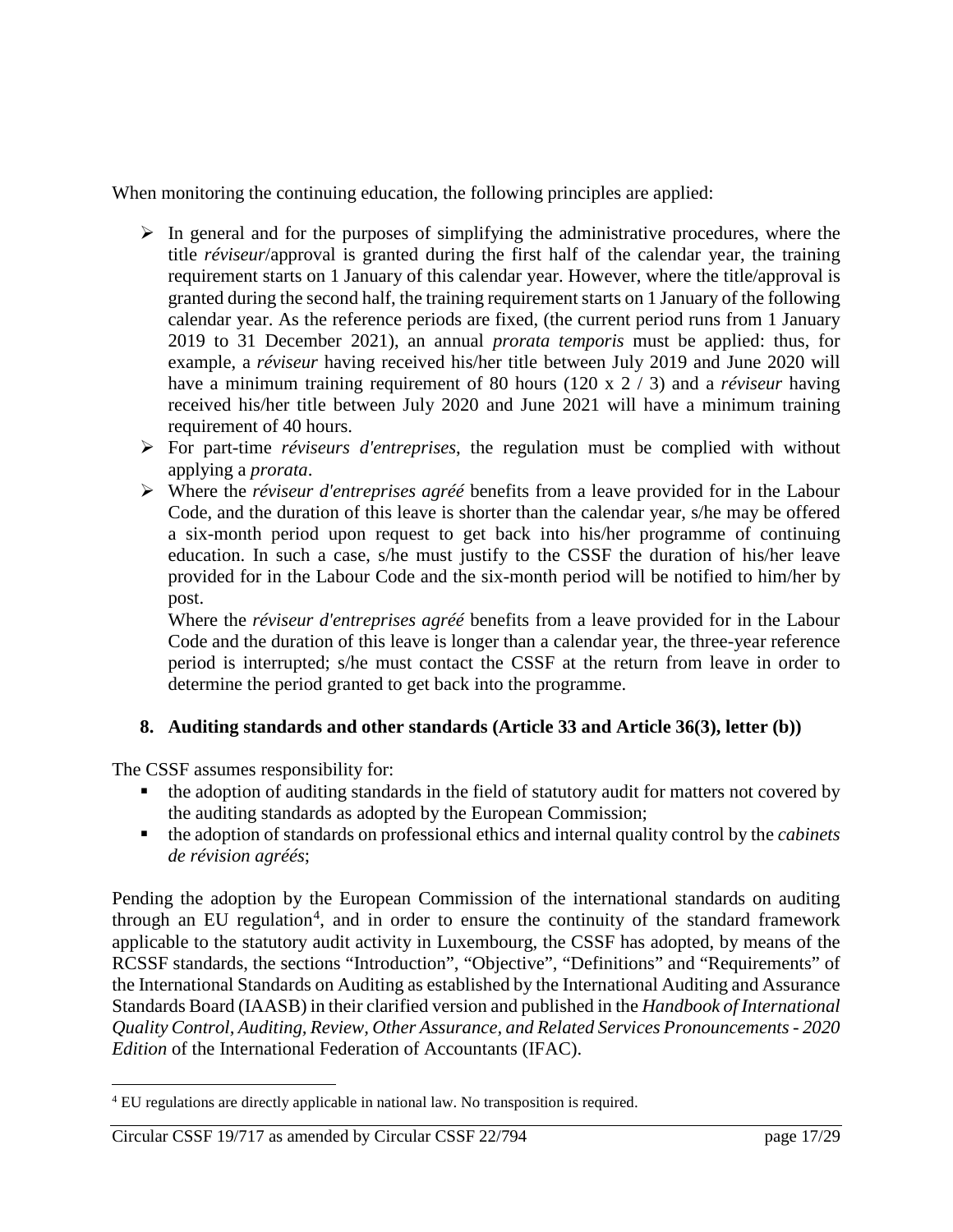These standards have been supplemented by the provisions introduced by the directive and the EU regulation and by the provisions applicable to entities subject to the provisions of Commission Delegated Regulation (EU) 2019/815 on the European Single Electronic Format (ESEF) in order to have a standard framework comprising all the applicable rules in Luxembourg.

In this same perspective, the CSSF has adopted through the RCSSF standards:

- the international standard on quality control or the international standards on quality management, respectively, as established by the International Auditing and Assurance Standards Board (IAASB) in its versions published in the *Handbook of International Quality Control, Auditing, Review, Other Assurance, and Related Services Pronouncements - 2020 Edition* by the International Federation of Accountants (IFAC), as well as the Luxembourg annex to this standard relating to the retention of working papers of *réviseurs d'entreprises agréés* and;
- the Code of Ethics for the audit profession which corresponds to the Code of Ethics issued by the International Ethics Standards Board for Accountants (IESBA) in its version published in the *Handbook of the International Code of Ethics for Professional Accountants – 2021 Edition* by the International Federation of Accountants (IFAC).

In the same way as the international standards on auditing, these standards have been supplemented by the provisions introduced by the directive and the EU regulation in order to have a standard framework comprising all the applicable rules in Luxembourg.

Concomitantly with the RCSSF standards, the CSSF has adopted:

- the parts "Application and Other Explanatory Material" of the international standards on auditing referred to in Chapter 1 of the RCSSF standards and of the international standard on quality control or the international standards on quality management, respectively, referred to in Chapter 2 of said regulation which provide supplementary specifications and/or explanations to these standards;
- the "Appendices" to the international standards on auditing referred to in Chapter 1 of the RCSSF standards which provide examples and illustrations essential for the compliance with these standards.

These "Application and Other Explanatory Material" and "Appendices" have also been supplemented by the provisions introduced by the directive and the EU regulation. These supplements are presented in **Annex 1** to this circular.

**Annex 2** presents supplementary information regarding the Luxembourg standard on the auditors' involvement on financial statements in ESEF (European Single Electronic Format)

Consequently, *réviseurs d'entreprises agréés* and *cabinets de révision agréés* have the duty to take into consideration these implementing procedures and other explanatory information as well as the annexes for the audit engagements.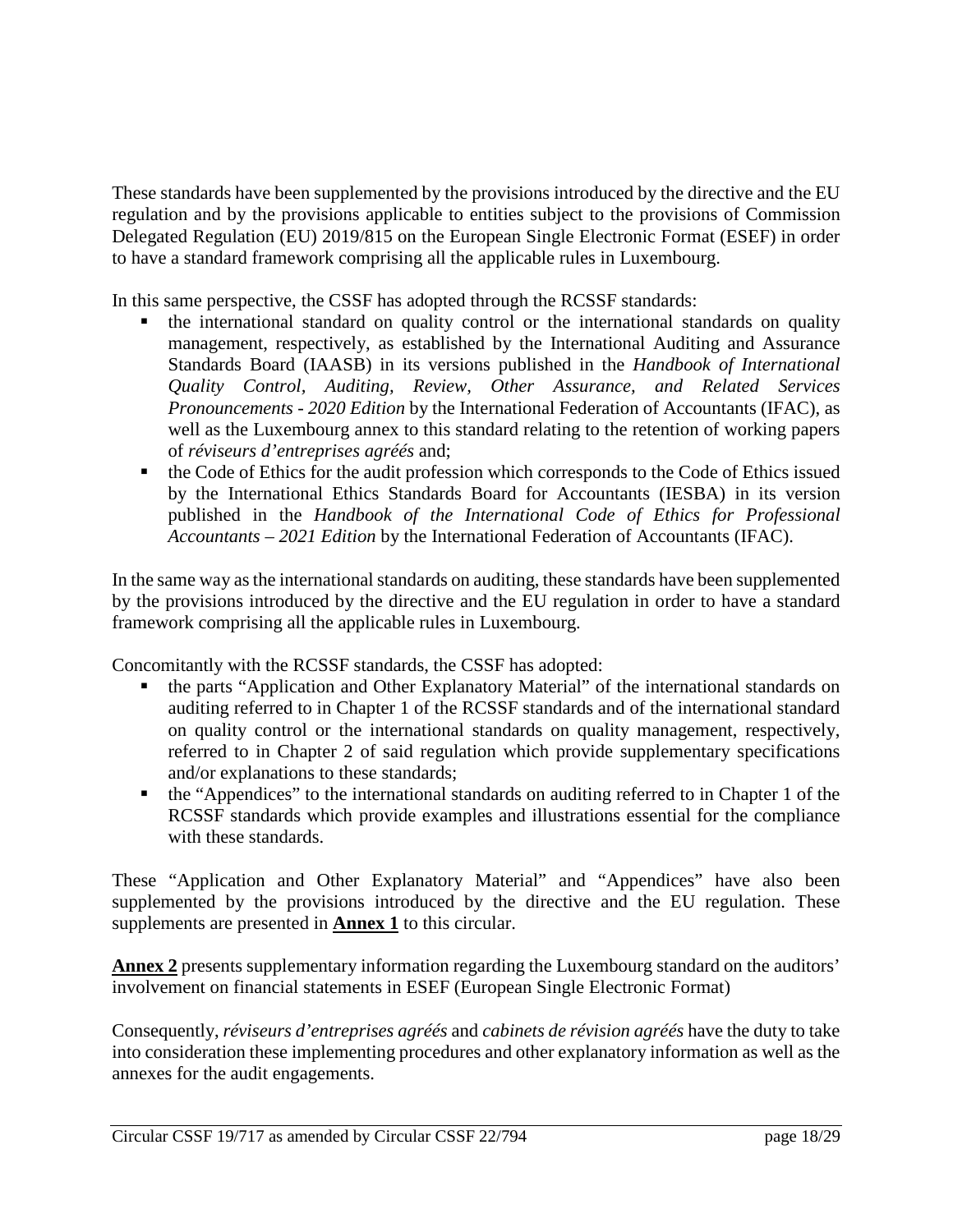# <span id="page-18-0"></span>**9. Quality assurance reviews (Article 39 of the Law)**

Among the missions which are conferred on the CSSF, the Law provides that it is in charge of implementing a quality assurance system.

This quality assurance system applies to all *réviseurs d'entreprises agréés* and *cabinets de révision agréés* for the audit engagements performed in Luxembourg.

The quality assurance review includes an assessment of the firm's internal quality control system and an adequate testing of selected audit files. It comprises:

- an assessment of compliance of the audit files with applicable international standards on auditing;
- an assessment of compliance with the principles of professional ethics and independence;
- an assessment of the quantity and quality of the resources spent as well as of the audit fees charged in the context of duties.

In addition, the CSSF periodically performs thematic inspections focussing on specific audit aspects through the revision of a selection of files from a sample of *cabinets de révision agréés*.

The quality assurance review takes place at least every six years. The quality assurance review of *réviseurs d'entreprises agréés* and *cabinets de révision agréé*s which audit public-interest entities is carried out at least every three years.

The CSSF follows a "global" approach of control which considers the audit firm as the entry point for the periodical quality assurance review.

The global control of the audit firm consists in:

- appraising the existence within the audit firm, of an organisation, of policies and procedures aimed to ensure the quality of the audit engagements and the fact that it is designed and operating effectively, and the independence of the *réviseur d'entreprises agréé/cabinet de révision agréé* in accordance with Articles 18 to 30 of the Law and with the International Standard on Quality Control ISQC 1 (including the Luxembourg supplements);
- verifying, based on a sample of audit files, the proper execution of certain duties by the audit partners (*réviseurs d'entreprises agréés*) to ensure, on the basis of this selection, the existence and efficiency of the procedures and internal quality control system;
- assessing the content of the transparency report for *cabinets de révision agréés* that are required to draw up such a report; and
- assessing, where applicable, the actions implemented by the *réviseur d'entreprises agréé/cabinet de révision agréé* in order to address deficiencies noted during the previous reviews.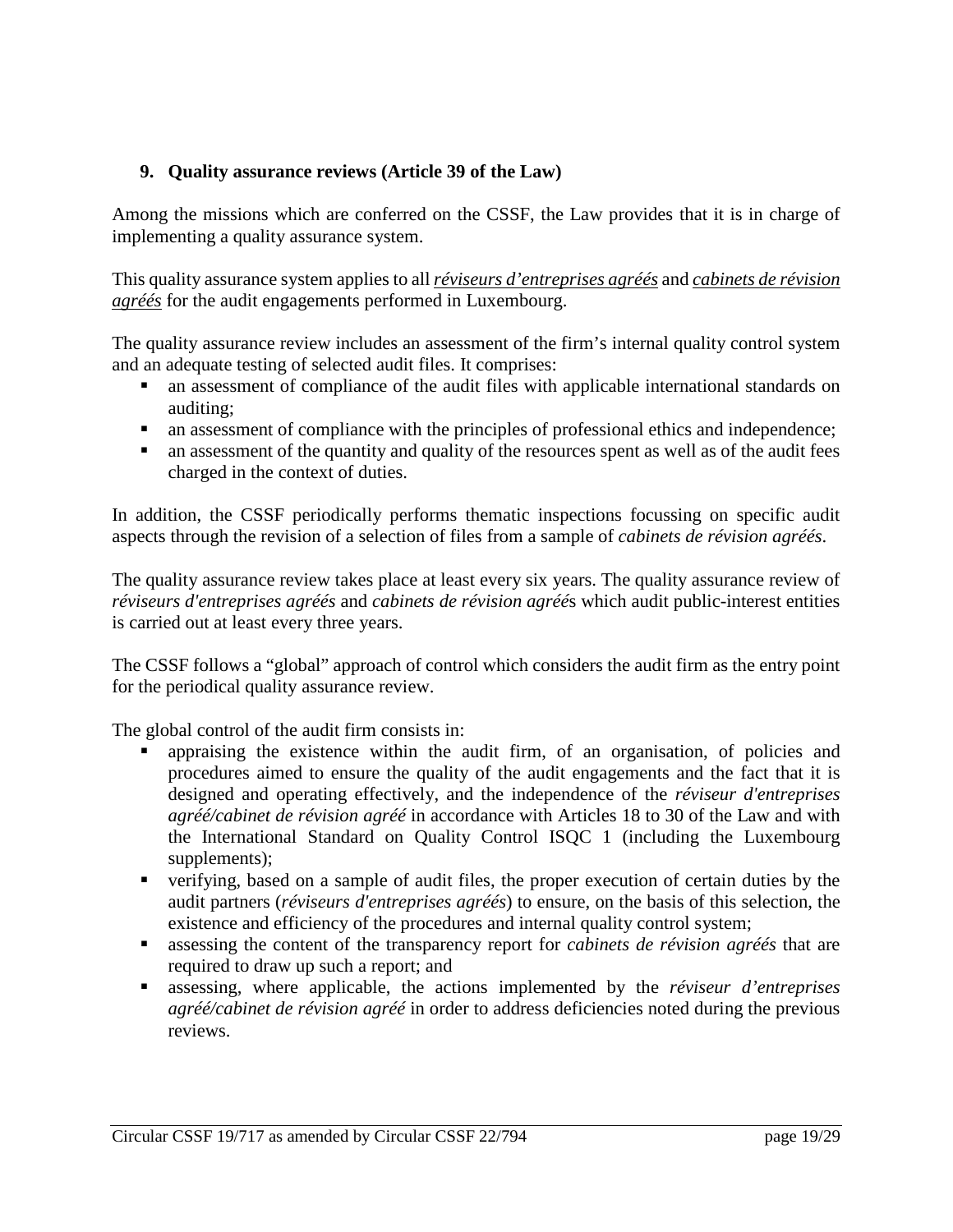Quality assurance reviews are made according to a common inspection methodology at European level and are proportionate in view of the scale and complexity of the activity of the reviewed *réviseur d'entreprises agréé* or *cabinet de révision agréé*.

Pursuant to Articles 37 and 39(3) of the Law, the CSSF may require any information useful to fulfil its missions and has the right to access any document in any form whatsoever and receive a copy thereof.

In order to facilitate the process of the quality assurance review, the CSSF agents must have unrestricted access to the data necessary to accomplish their mission.

In addition, the audit firm shall appoint a contact person as intermediary between the CSSF agents and the audit firm. The duties of this contact person include centralising all the CSSF's requests, gathering the CSSF's observations and ensuring they are being followed up within the deadlines. The contradictory process regarding the CSSF's observations will be **in writing** and will take place via the contact person appointed by the audit firm.

After the quality assurance review, the CSSF issues a report which includes in particular:

- the preventive measures (Article 42) imposed on *réviseurs d'entreprises agréés* acting as signing partners for the audit files which present significant deficiencies in relation to the legal and regulatory framework in force in Luxembourg; these measures may be training plans, an engagement quality control review by another partner before issuing the opinion, a specific follow-up or joint signature of all audit reports by another *réviseur d'entreprises agréé* who participated in carrying out the engagement accompanied by a specific follow-up;
- a summary for the firm which includes the main deficiencies relating to its internal organisation for which the CSSF requires that corrective measures be taken.
- the action plan drawn up by the *cabinet de révision agréé* with a view to implementing the actions addressing the identified deficiencies and allowing improving the quality of the audits.

The CSSF periodically monitors that the firms and/or *réviseurs* concerned have taken appropriate corrective measures to address the deficiencies previously noted.

Where the deficiencies are not considered as being material, the corrective measures taken by the audit firms will be followed up during the next periodic quality assurance review scheduled within the legal deadlines. In case of material deficiencies, a specific follow-up will be programmed within 12 months from the date of issue of the report.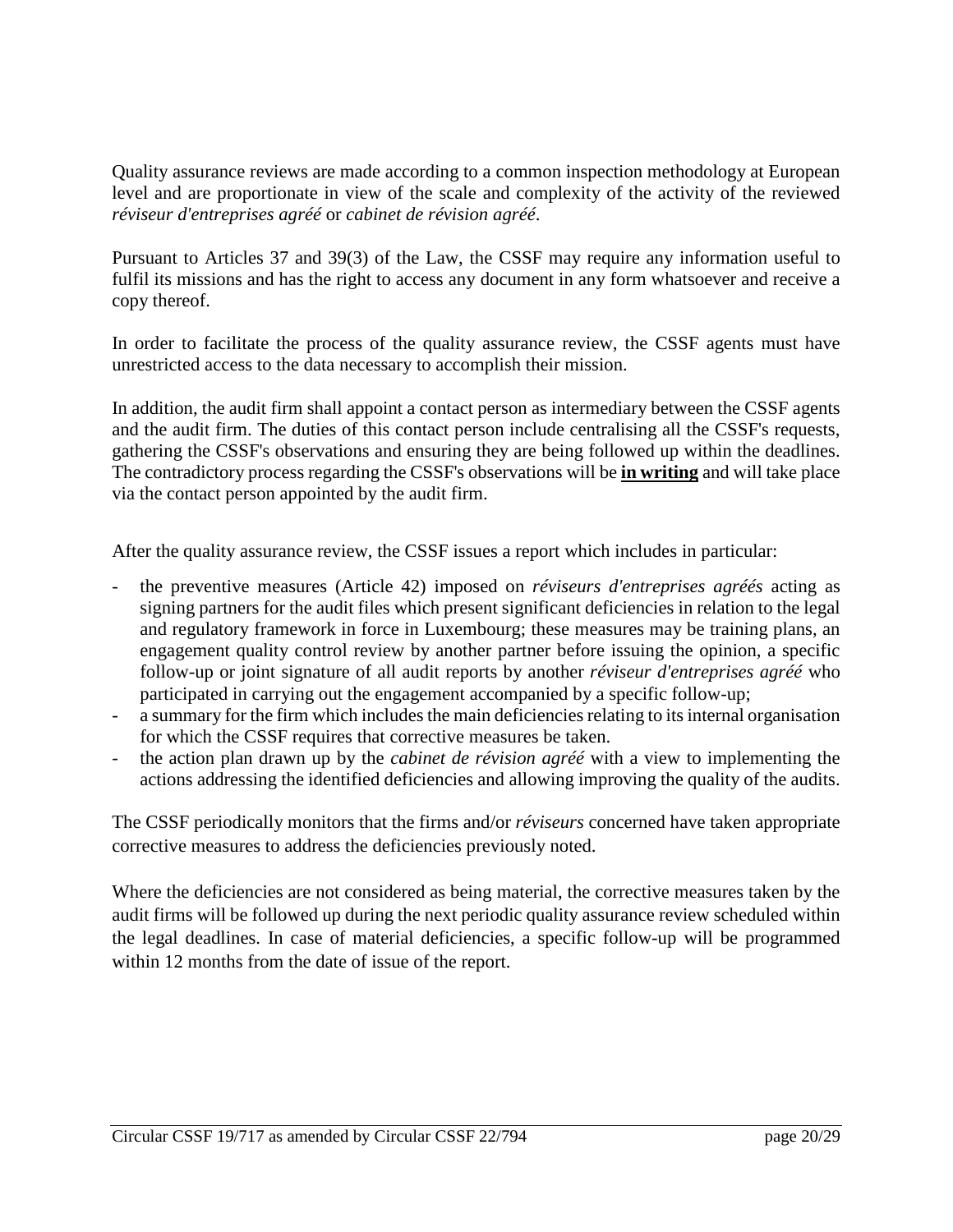A specific follow-up may be programmed for the *cabinet de révision agréé* and/or for a *réviseur d'entreprises agréé* of the *cabinet de révision agréé*.

Yours faithfully,

#### COMMISSION de SURVEILLANCE du SECTEUR FINANCIER

| Marco    | Jean-Pierre  | Françoise      | Claude           |
|----------|--------------|----------------|------------------|
| ZWICK    | <b>FARER</b> | <b>KAUTHEN</b> | <b>MARX</b>      |
| Director | Director     | Director       | Director General |

**ANNEX 1:** *Luxembourg supplements to the parts "Application and Other Explanatory Material" and "Appendices" to the auditing standards in the field of statutory audit under Article 33(2) of the Law of 23 July 2016 concerning the audit profession*

**1. LUXEMBOURG SUPPLEMENT TO INTERNATIONAL STANDARD ON AUDITING 220 (REVISED) QUALITY CONTROL FOR AN AUDIT OF FINANCIAL STATEMENTS (effective for audits of financial statements for periods beginning on or after December 15, 2022)**

#### **Application and Other Explanatory Material**

#### **Documentation**

A120-1. In documenting the significant threats to the firm's independence and any mitigating safeguards, the auditor refers to the documentation required by ISQM1<sup>[5](#page-20-0)</sup>.

#### **2. LUXEMBOURG SUPPLEMENT TO INTERNATIONAL STANDARD ON AUDITING 240 THE AUDITOR'S RESPONSIBILITIES RELATING TO FRAUD IN AN AUDIT OF FINANCIAL STATEMENTS**

**Application and Other Explanatory Material**

#### **Communications to Management and with Those Charged With Governance**

*Communications with Those Charged With Governance*

<span id="page-20-0"></span> $\overline{a}$  $5$  ISQM1. Paragraph 58D-1 (b) (ii)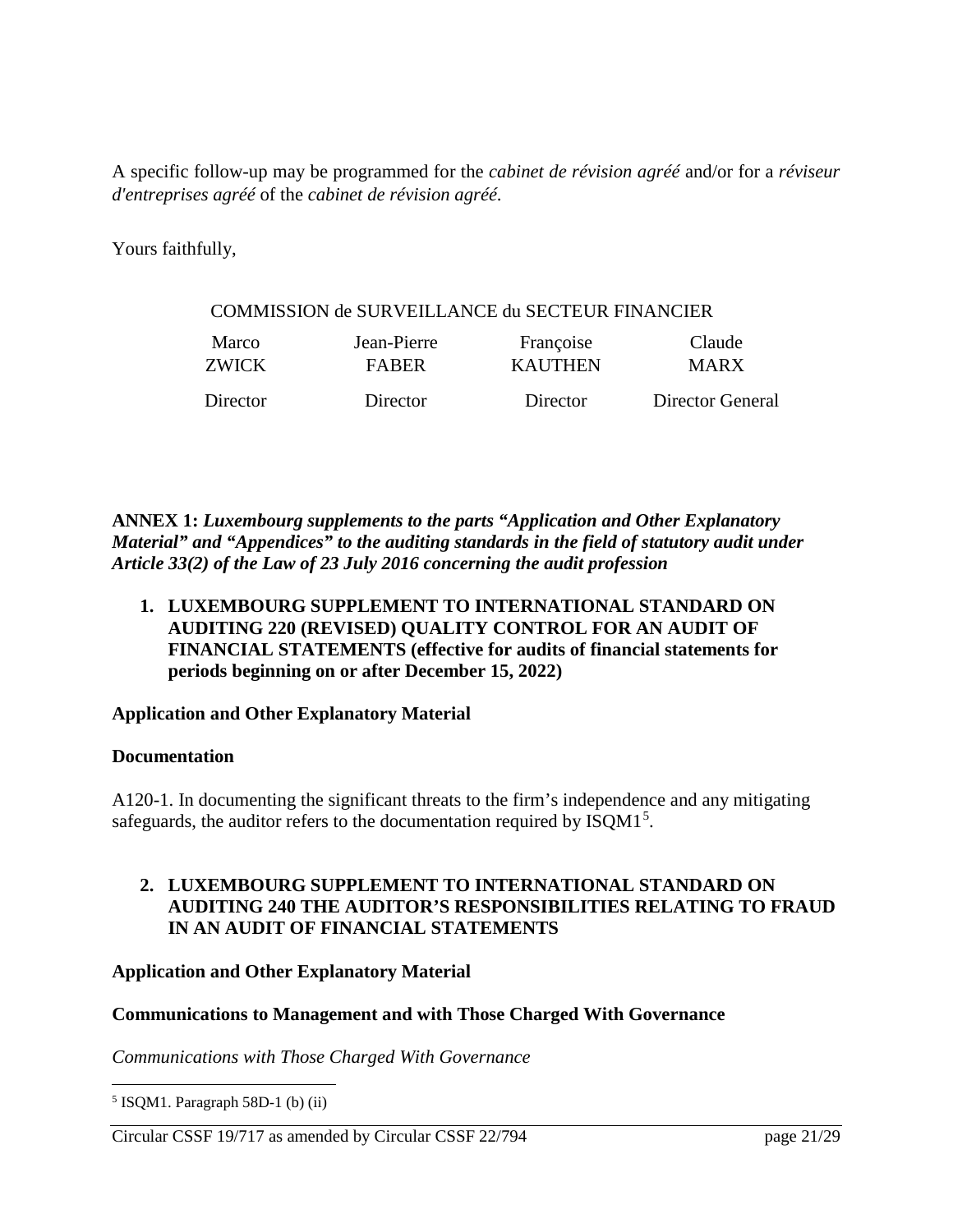A[6](#page-21-0)3-1. For statutory audits of financial statements of public-interest entities, ISA 260 (Revised)<sup>6</sup> requires the auditor to communicate in the additional report to the audit committee any significant matters involving actual or suspected non-compliance with laws and regulations, including from fraud or suspected fraud, which were identified in the course of the audit.  $[AR/A$ rticle  $11.2(k)]$ 

# **Communications to Authorities of Public-Interest Entities (Ref: Para. 43R-1)**

A65-1. The disclosure in good faith to the authorities responsible for investigating such irregularities, by the auditor, of any irregularities referred to in paragraph 43R-1 shall not constitute a breach of any contractual or legal restriction on disclosure of information in accordance with the Audit Regulation. [AR/Article 7]

#### **3. LUXEMBOURG SUPPLEMENT TO INTERNATIONAL STANDARD ON AUDITING 250 (REVISED) CONSIDERATION OF LAWS AND REGULATIONS IN AN AUDIT OF FINANCIAL STATEMENTS**

# **Application and Other Explanatory Material**

#### **Communicating and reporting Identified or Suspected Non-Compliance**

#### *Communicating Identified or Suspected Non-Compliance with Those Charged with Governance*

A25-1. For statutory audits of financial statements of public-interest entities, ISA 260 (Revised)2 requires the auditor to communicate in the additional report to the audit committee any significant matters involving actual or suspected non-compliance with laws and regulations or article of association, including from fraud or suspected fraud, which were identified in the course of the audit. [AR/Article 11.2.(k)]

Reporting of Identified or Suspected Non-Compliance to an Appropriate Authority outside the entity

A33-1. The disclosure in good faith to the authorities responsible for investigating such irregularities, by the auditor, of any irregularities referred to in paragraph 29R-2 shall not constitute a breach of any contractual or legal restriction on disclosure of information in accordance with the Audit Regulation. [AR/Article 7]

#### **4. LUXEMBOURG SUPPLEMENT TO INTERNATIONAL STANDARD ON AUDITING 330 THE AUDITOR'S RESPONSES TO ASSESSED RISKS**

#### **Application and Other Explanatory Material**

<span id="page-21-0"></span> $\overline{a}$  $6$  ISA 260 (Revised), "Communication with Those Charged with Governance", paragraph 16R-1(k).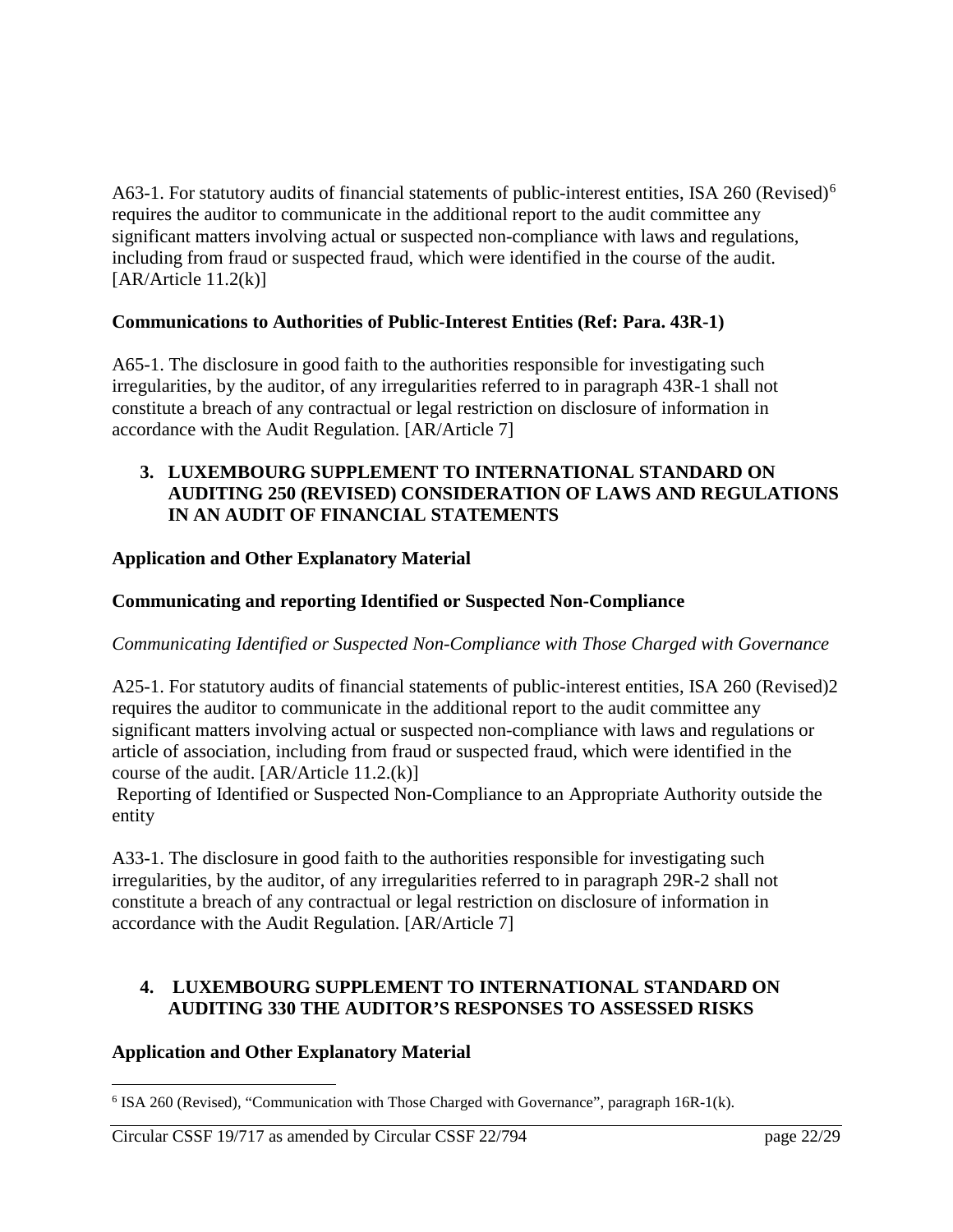Valuation Methods (Ref: Para. 19R-1)

A51-1. For audits of financial statements of public interest entities, the Luxembourg supplement to ISA 260 (Revised)<sup>[7](#page-22-0)</sup> requires the auditor to communicate in the additional report to the audit committee the auditor's assessment of the valuation methods applied to the various items in the annual or consolidated financial statements including any impact of changes of such methods.

#### **5. LUXEMBOURG SUPPLEMENT TO INTERNATIONAL STANDARD ON AUDITING 600 SPECIAL CONSIDERATIONS—AUDITS OF GROUP FINANCIAL STATEMENTS (INCLUDING THE WORK OF COMPONENT AUDITORS)**

#### **Appendix**

#### **Appendix 5**

#### **Required and Additional Matters Included in the Group Engagement Team's Letter of Instruction**

#### *Matters required by this ISA to be communicated to the component auditor are shown in italicized text.*

Matters that are relevant to the planning of the work of the component auditor:

• The ethical requirements that are relevant to the group audit and, in particular, the independence requirements, for example, where the group auditor is prohibited by law or regulation from using internal auditors to provide direct assistance, it is relevant for the group auditor to consider whether the prohibition also extends to component auditors and, if so, to address this in the communication to the component auditors. $8$  [...]

# **6. LUXEMBOURG SUPPLEMENT TO INTERNATIONAL STANDARD ON AUDITING 620 USING THE WORK OF AN AUDITOR'S EXPERT**

#### **Appendix**

 $\overline{a}$ 

(Ref: Para. A25)

<span id="page-22-0"></span><sup>7</sup> ISA 260 (Revised), Communication with Those Charged With Governance, paragraph 16R-1(l).

<span id="page-22-1"></span><sup>8</sup> ISA 610 (Revised June 2013), Using the Work of Internal Auditors, paragraph A31. The use of internal auditors to provide direct assistance is prohibited in a statutory audit of financial statements conducted in accordance with ISAs. For a group audit this prohibition extends to the work of any component auditor which is relied upon by the group auditor, including for overseas components – see the Luxembourg supplement to ISA 610 (Revised June 2013), paragraph 5-1.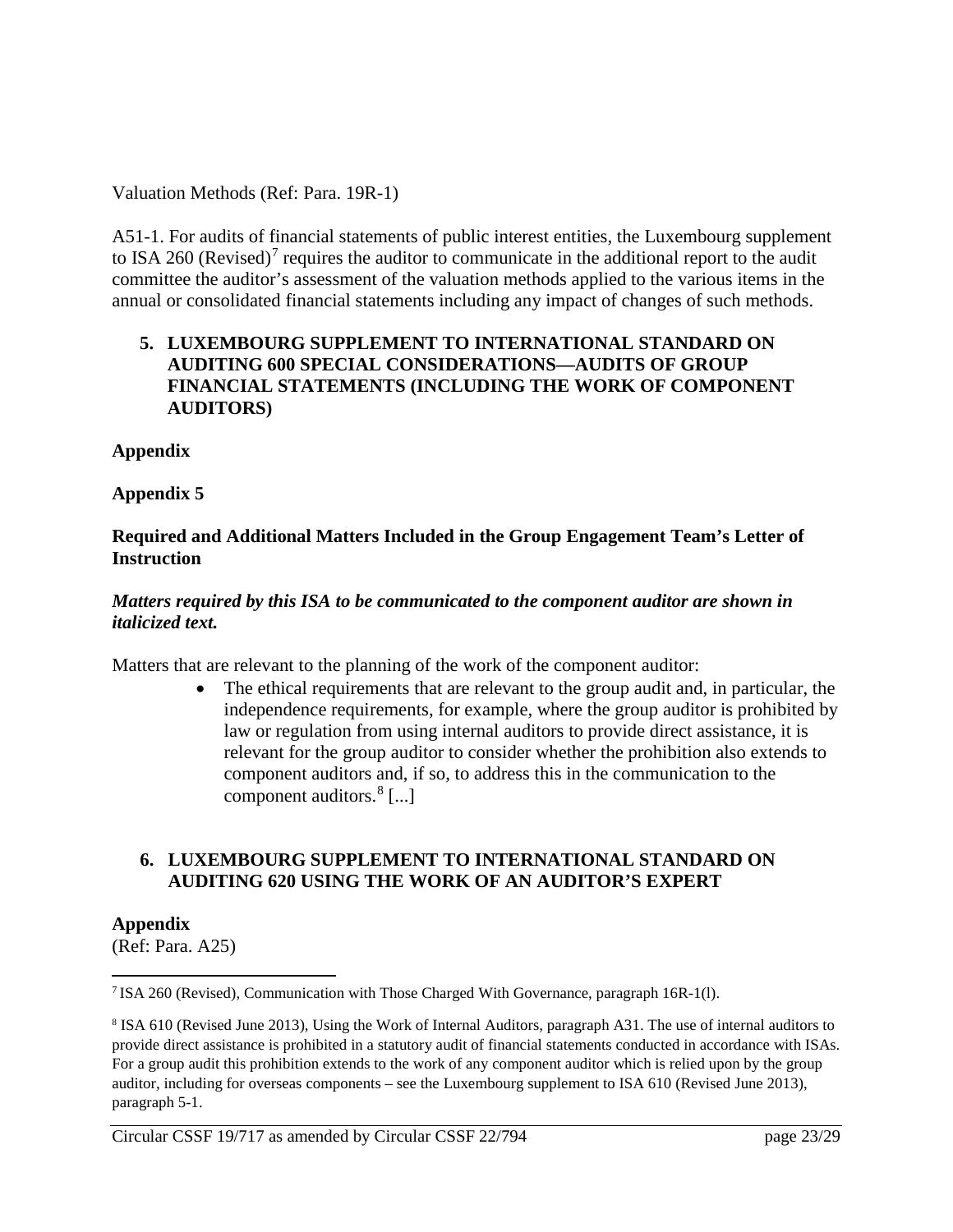# **Considerations for Agreement between the Auditor and an Auditor's External Expert**

**[…]**

 $\overline{\phantom{a}}$ 

The auditor's external expert's consent to the auditor's intended use of that expert's report, including any reference to it, or disclosure of it, to others, for example reference to it in the basis for a modified opinion in the auditor's report, if necessary, or disclosure of it to management or an audit committee<sup>[9](#page-23-0)</sup>.

# **7. LUXEMBOURG SUPPLEMENT TO INTERNATIONAL STANDARD ON AUDITING 700 (REVISED) FORMING AN OPINION AND REPORTING ON FINANCIAL STATEMENTS**

# **Application and Other Explanatory Material**

# *Auditor's Responsibilities for the Audit of the Financial Statements (Ref: Para. 37-40)*

A52-1. ISA 700 paragraph 40R-1 requires the auditor to provide a declaration in their audit report that they have not breached non-audit services requirements. Where those requirements have been breached, but where the auditor believes that an 'objective, reasonable and informed third party' would not conclude that the auditor's independence had been compromised (perhaps because the breach was minor in nature), then the auditor should issue the auditor's report, disclosing within it: (i) the nature of the breach; (ii) confirming the auditor's assessment that their independence had not been compromised; and (iii) stating what had been done to address any risks arising impacting on the independence of the auditor. Before the auditor's report is signed, this should be discussed and agreed with the audit committee of the entity concerned.

#### *Auditor's Report Prescribed by Law or Regulation (Ref: Para. 50)*

A65-1. Auditor's reports prepared in compliance with the requirements of this Luxembourg supplement to ISA 700 (Revised) shall comply with ISA 700 (Revised) "Forming an Opinion and Reporting on Financial Statements" issued by the IAASB, including the minimum elements of an auditor's report required by paragraph 50(a)-(o) of ISA 700 (Revised). Therefore, it does not preclude the auditor from being able to assert compliance with International Standards on Auditing issued by the IAASB.

*Auditor's Report for Audits Conducted in Accordance with Both Auditing Standards of a Specific Jurisdiction and International Standards on Auditing (Ref: Para. 51)*

<span id="page-23-0"></span><sup>9</sup> Auditors of public-interest entities are required by paragraph 16R-1(c) of the supplement to ISA 260 (Revised) to communicate matters relating to the use of the work of the auditor's external expert in the additional report to the audit committee

Circular CSSF 19/717 as amended by Circular CSSF 22/794 page 24/29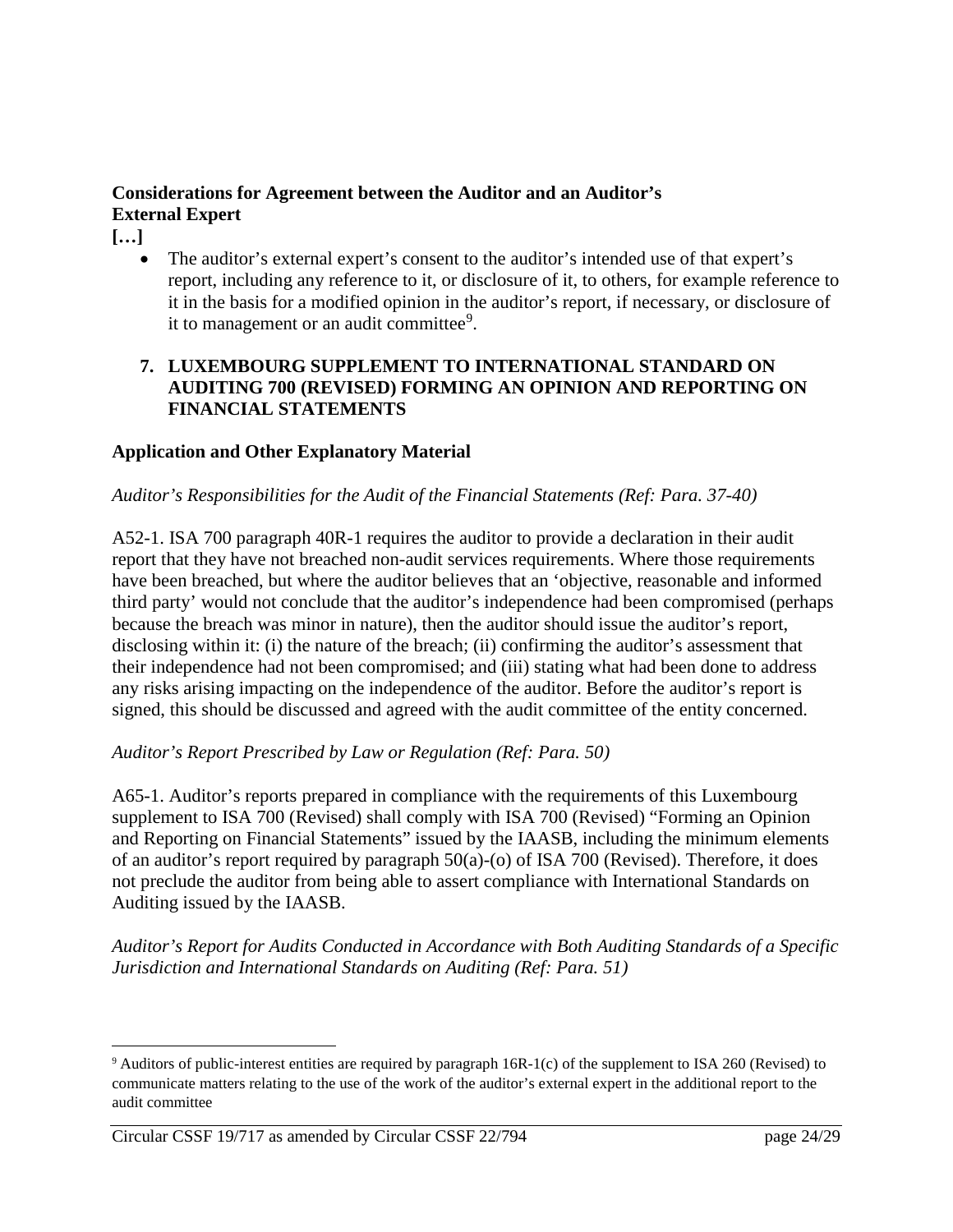A72-1. The requirements of the Luxembourg supplement to ISAs do not conflict with the requirements in ISAs. An audit conducted in accordance with ISAs and their Luxembourg supplements does not therefore preclude the auditor from being able to assert compliance with International Standards on Auditing issued by the IAASB.

### **8. LUXEMBOURG SUPPLEMENT TO INTERNATIONAL STANDARD ON AUDITING 701 COMMUNICATING KEY AUDIT MATTERS IN THE INDEPENDENT AUDITOR'S REPORT**

# **Application and Other Explanatory Material**

# **Definitions**

# *Key Audit Matters*

A8-1. In Luxembourg, those matters of the current period that were of most significance in the statutory audits of the financial statements of public-interest entities include the most significant assessed risks of material misstatement (whether or not due to fraud) identified by the auditor. [AR/Article 10.2(c)]

# **Communicating Key Audit Matters**

# *Communicating Key Audit Matters for Group and Parent Company Financial Statements (Ref: Para 13.)*

A33-1. An auditor's report for a group may include the auditor's report with respect to both the group and the parent company financial statements. This is typically the case where both sets of financial statements are presented in accordance with IFRSs as adopted in the EU. However, where the financial statements of the group and the parent company are presented in accordance with different financial reporting frameworks, the financial statements might be presented separately within the Annual Report and in such circumstances separate auditor's reports in respect of the group and the parent company financial statements might be provided within the Annual Report.

A33-2. Most of the key audit matters communicated in the audit of the parent company would likely also be key audit matters relating to risks of material misstatement in the audit of the group financial statements, subject to any differences in quantitative materiality considerations that may apply in those audits. However, there may be key audit matters that only arise in relation to the audit of the parent company financial statements (such as risks relating to investments in subsidiaries that could, for example, have implications for distributable reserves).

A33-3. An understanding of such key audit matters may be of interest to readers of auditor's reports. Readers may find such key audit matters to be of particular interest when their implications are relevant in the context of the parent company's reported distributable reserves.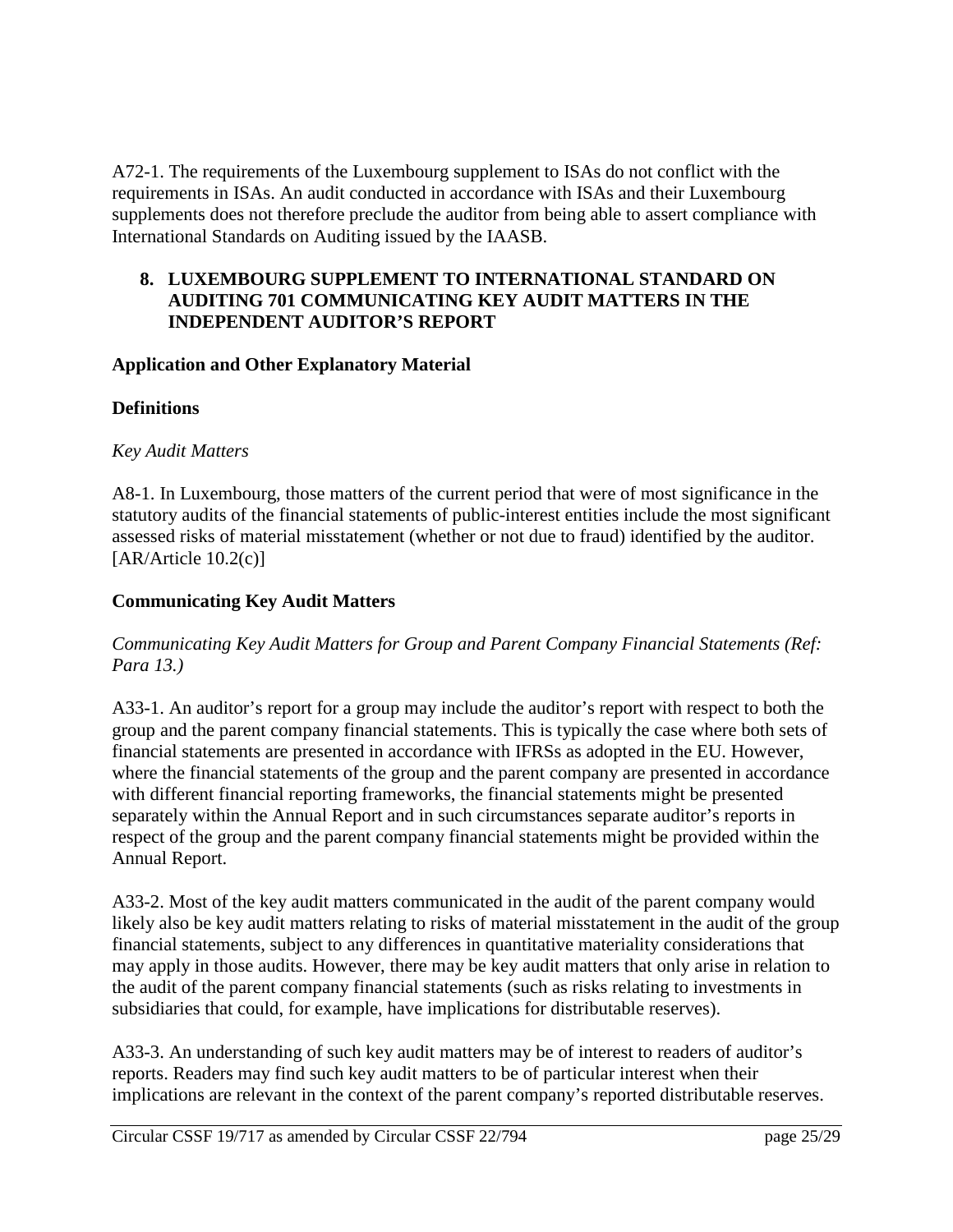However, readers of the auditor's report(s) on the group and parent company financial statements will be assisted by avoiding unnecessary duplication or disaggregation of key audit matters arising from these audits in such report(s).

# *Application where there is a single auditor's report*

A33-4. Where the auditor's reports on both the group and parent company financial statements are combined within a single report, it may be appropriate for any relevant key audit matters and other information required by ISA 701 that are unique to the parent company audit to be separately identified but integrated within the disclosures in that report of corresponding matters arising from the audit of the group financial statements.

#### *Application where the auditor reports separately on the group and parent company financial statements*

A33-5. Where the auditor provides separate auditor's reports on the group and parent company financial statements, it may also be appropriate for any relevant key audit matters and other information required by ISA 701 that are unique to the parent company audit to be separately identified but integrated within the disclosures within the group auditor's report of corresponding matters arising from the group audit. Except where such matters are required by law or regulation to be included in the auditor's report, the parent company auditor's report, the auditor could make reference in the other matter paragraph that refers to the separate auditor's report on the group financial statements to the fact that the key audit matters that relate to the parent company audit have been included in the group auditor's report, rather than repeating the information.

#### **9. LUXEMBOURG SUPPLEMENT TO INTERNATIONAL STANDARD ON AUDITING 720 (REVISED) THE AUDITOR'S RESPONSIBILITIES RELATING TO OTHER INFORMATION**

# **Application and Other Explanatory Material**

#### **Reading and Considering the Other Information**

*Identifying whether the other information has been prepared in accordance with the applicable reporting framework* (Ref: Para. 14D-1)

A36-1. As explained in paragraph 12(b), a misstatement of the other information also exists when the other information has not been prepared in accordance with the applicable legal and regulatory requirements.

A36-2. In considering whether the other information has been prepared in accordance with the applicable legal and regulatory requirements, the auditor identifies whether information that is required by law or regulation to be included in the other information has been omitted. This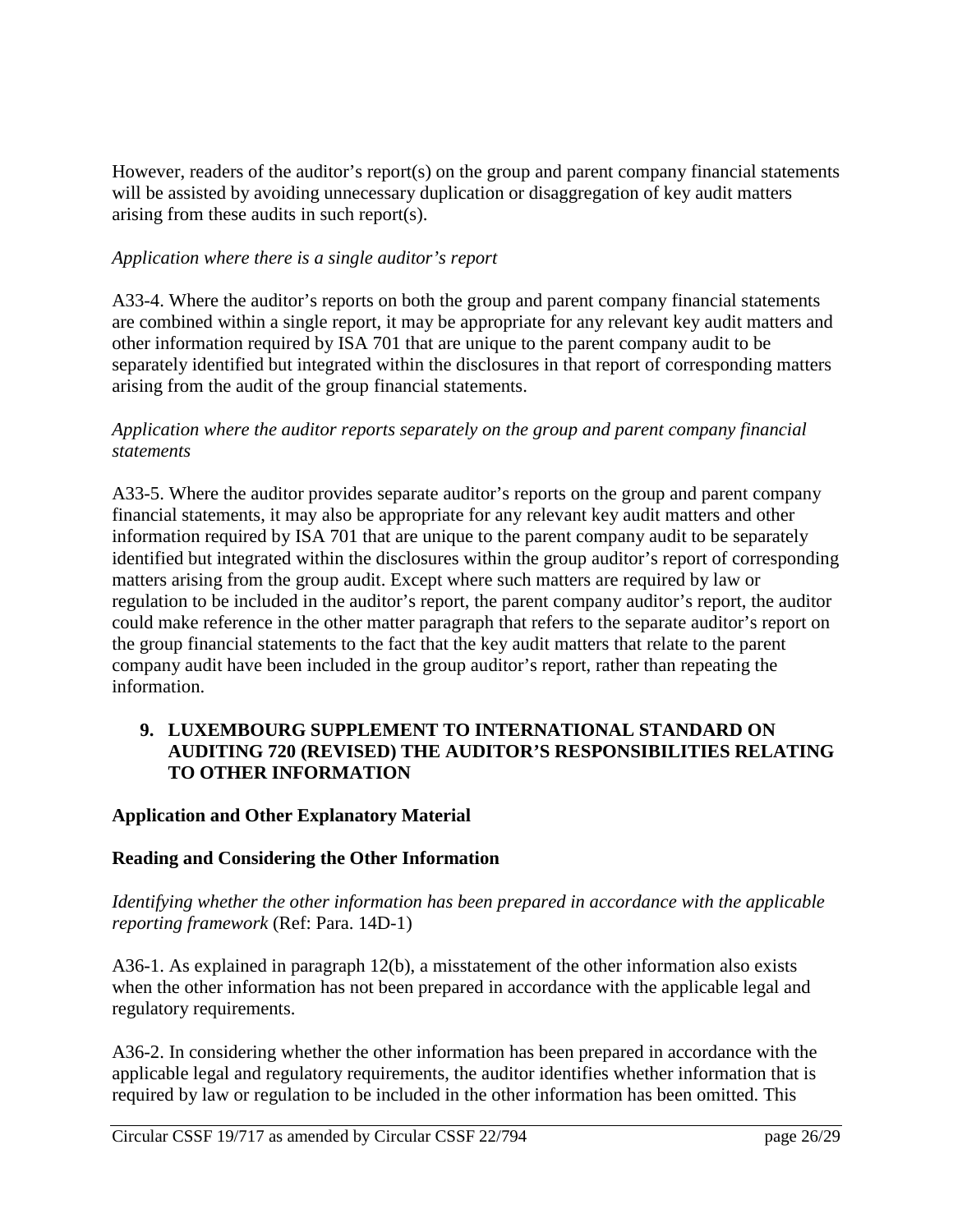includes situations where the required information is presented separately from the other information without appropriate cross reference.

A36-3. If the auditor concludes that the other information has not been prepared in accordance with the applicable legal and regulatory requirements, the auditor determines whether noncompliance with the applicable legal or regulatory requirement has a material effect on the financial statements.[10](#page-26-0)

A36-4. For statutory audits of financial statements of public-interest entities, the auditor considers whether to communicate any non-compliance with the applicable legal and regulatory requirement in the additional report to the audit committee.<sup>[11](#page-26-1)</sup>

# **ANNEX 2:** *Additional information regarding the Luxembourg guidelines on the auditors' involvement on financial statements in European Single Electronic Format (ESEF)*

# **1. "Relevant statutory requirements"**

The relevant statutory requirements are set out in the Question 2.2 of the Commission Interpretative Communication on the preparation, audit and publication of the financial statements included in the annual financial reports drawn up in accordance with Commission Delegated Regulation (EU) 2019/815 on the European Single Electronic Format (ESEF) (Communication 2020/C379/01).

In order to provide an audit opinion on whether the financial statements comply with the 'relevant statutory requirements' laid down therein, statutory auditors shall check the compliance of the issuers' financial statements with the provisions of the ESEF Delegated Regulation that are applicable to the financial statements. The 'relevant statutory requirements' are the following:

- i) All the financial statements that are included in the annual financial report shall be prepared in a valid XHTML format;
- ii) For all consolidated financial statements that are drawn up in accordance with IFRS as endorsed by the EU or with IFRS as adopted by the  $[ASS<sub>i</sub>^{12}]$  $[ASS<sub>i</sub>^{12}]$  $[ASS<sub>i</sub>^{12}]$ 
	- The disclosures specified in Annex II of the ESEF Delegated Regulation shall be marked-up, where those disclosures are present in those consolidated financial statements;
	- All mark-ups, including the voluntary mark-ups of disclosures other than those specified in Annex II of the ESEF Delegated Regulation, shall meet the following requirements:
		- o the XBRL mark-up language shall be used;

 $\overline{a}$ 

<span id="page-26-0"></span><sup>&</sup>lt;sup>10</sup> ISA250 (Revised), "Consideration of Laws and Regulations in an Audit of Financial Statements."

<span id="page-26-1"></span><sup>&</sup>lt;sup>11</sup> ISA 260 (Revised), "Communication with Those Charged with Governance", paragraph  $16R-1(k)$ .

<span id="page-26-2"></span><sup>&</sup>lt;sup>12</sup> See Article 4 of the ESEF Delegated Regulation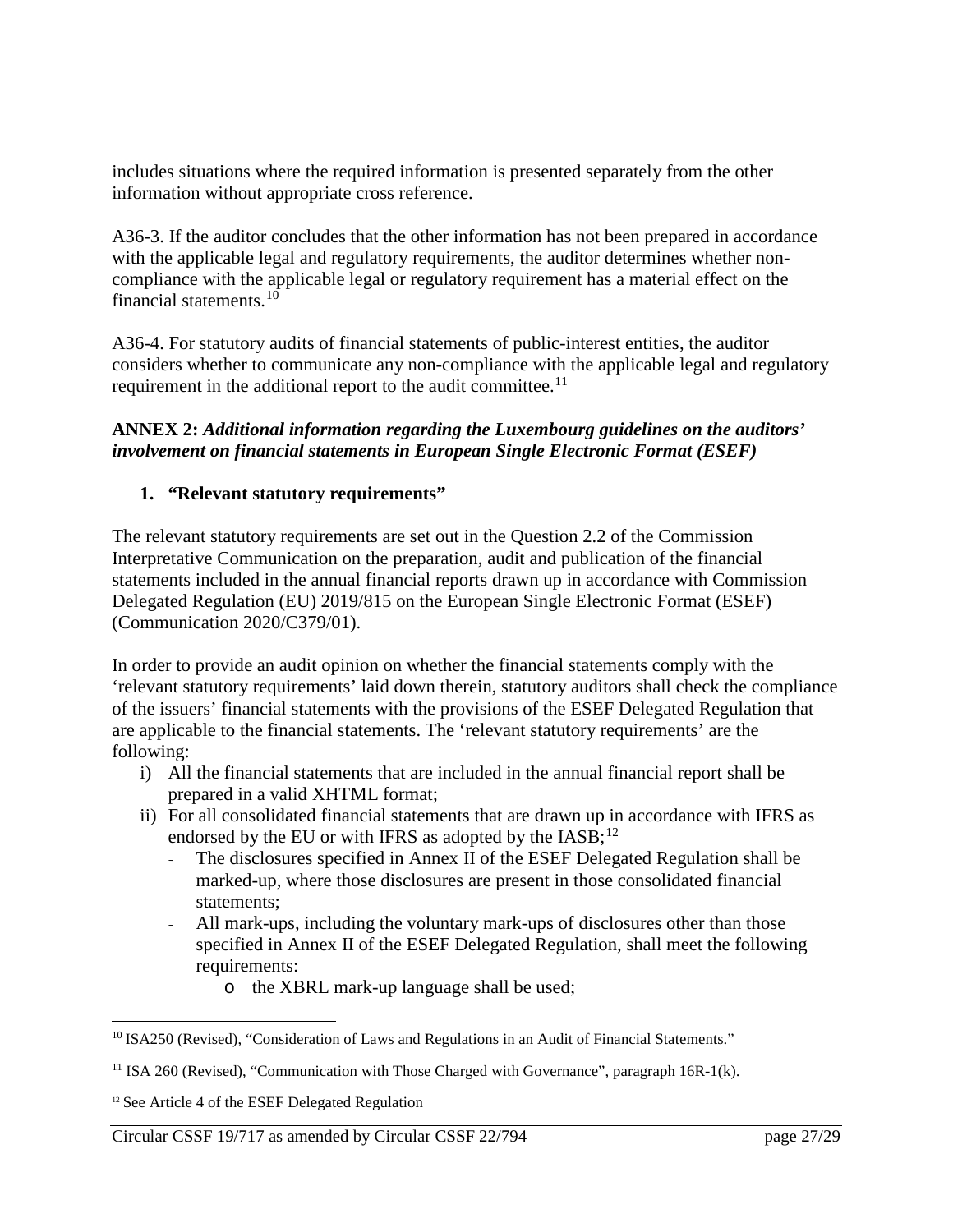- o the elements of the core taxonomy specified in Annex VI of the ESEF Delegated Regulation with the closest accounting meaning shall be used, unless an extension taxonomy element is created in compliance with Annex IV of the ESEF Delegated Regulation;
- $\circ$  the mark-ups shall comply with the common rules on mark-ups.<sup>[13](#page-27-0)</sup>
- iii) For financial statements other than the IFRS consolidated financial statements.<sup>[14](#page-27-1)</sup>
	- All mark-ups included by the issuer on a voluntary basis or in compliance with national law shall meet the following requirements:
		- o the XBRL mark-up language shall be used;
		- o a specific taxonomy provided by the Member State in which the issuer is incorporated shall be used;
		- $\circ$  the mark-ups shall comply with the common rules on mark-ups.<sup>[15](#page-27-2)</sup>

# **2. Risks attached to the marked-up information**

Risks attached to the marked-up information may encompass, for example, the following areas:

**Completeness** 

- Not all figures disclosed in the primary financial statements<sup>[16](#page-27-3)</sup> of the IFRS consolidated financial statements are marked-up;
- Not all the disclosures in the IFRS consolidated financial statements, are marked-up as specified in Annex II of the ESEF Delegated Regulation;
- Required mark-ups relating to the identification of the entity are omitted.

Accuracy

l

- The marked-up information does not correspond with the human-readable layer of the financial statements;
- Numbers disclosed in the primary statements of the IFRS consolidated financial statements have been marked-up with an inaccurate context (e.g., year or year-end, currency; debit/credit; scaling (i.e., millions/thousands);
- Inappropriate elements from the core taxonomy have been selected;
- A misrepresentation of the accounting meaning of the number or disclosure being marked-up arising from selecting an inappropriate element from the core taxonomy;
- An extension taxonomy element created to mark-up a number in the primary statements is not anchored to the core taxonomy element having the closest wider accounting meaning and/or scope to that extension taxonomy element of the issuer;

<span id="page-27-0"></span><sup>&</sup>lt;sup>13</sup> See Article 6 of the ESEF Delegated Regulation

<span id="page-27-1"></span><sup>&</sup>lt;sup>14</sup> See Article 5 of the ESEF Delegated Regulation. These rules apply to issuers incorporated in EU Member States

<span id="page-27-2"></span><sup>&</sup>lt;sup>15</sup> See Article 6 of the ESEF Delegated Regulation

<span id="page-27-3"></span><sup>&</sup>lt;sup>16</sup> Primary (financial) statements encompass the statement of financial position, the statement of profit or loss and other comprehensive income, the statement of changes in equity and the statement of cash flows.